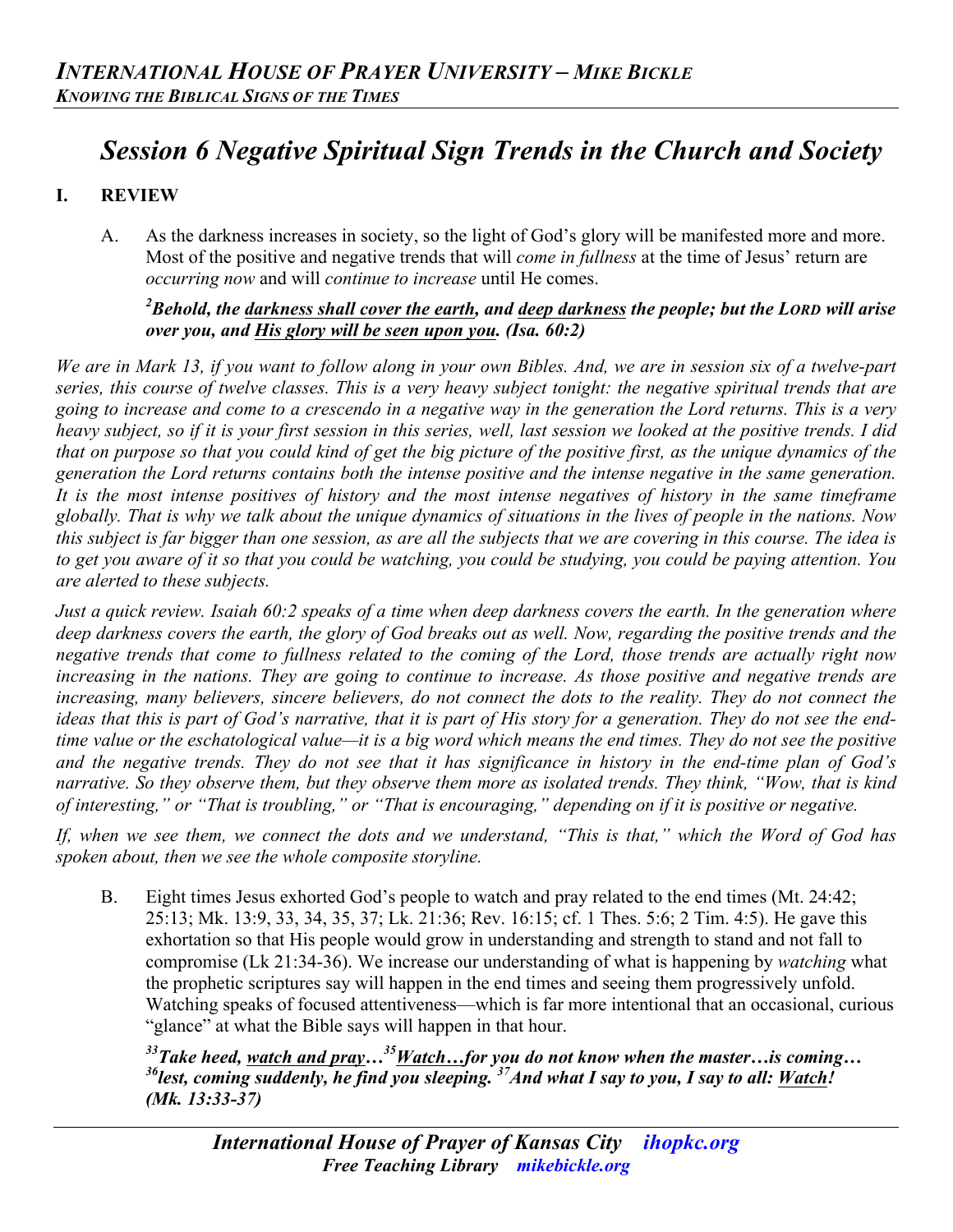*Eight times Jesus exhorted His people, "Watch." When He was talking about the end times, He said, "Watch." Watch means to pay attention to what is happening in the culture and connect it to what the Bible said would be happening. Now not everything in the culture has a Bible verse that talks about it, but there are trends happening in the culture that were foretold 2,000 years ago in the Bible. Watch means pay attention and connect the Bible prophecies with the trends that are happening so that it pulls us out of the bubble of our own life and concerns and so we get into the larger biblical narrative of what is happening in the nations so we have urgency, so we have solutions. We are not overcome with fear. We get the storyline. We are participating with God. Jesus says it over and over, to watch.*

*Look here in Mark 13:33-37, it says it three times in one passage after He has talked about the end times earlier in Mark 13. "Take heed," verse 33, "watch." In other words, pay attention to what is happening in the culture related to what the Bible said would be happening in the culture; that is what watching means.*

*Now notice He did not say glance. A lot of believers glance at what is happening in the culture, and they connect it. They said, "I went to the Signs of the Times class; I got it." They glance and move on.*

*The Lord is saying, "No, no! I want you intentional, focused, attentive, paying attention and engaging with the information." Meaning it is moving you and you are getting the larger storyline of what is happening and what it means. Verse 33, watch.*

*Verse 35, watch. Verse 37, and what I say to you I say to every believer, watch. Some believers think, "Well, I am not really into that stuff. I am not really into the end times. I am not into the end times–I am into whatever Jesus taught; that is what I am into."*

*Jesus said in verse 37, "I say to all of you," watch what is happening so you are not caught unaware, you are not separated from the unfolding drama of the positive and the negative and its biblical, end-times significance. It is not enough to glance. Focus attentively. That is what this class is meant to do: to give you a small grid in twelve classes in this course. We cannot cover that much, and there is much more to cover.*

## **II. JESUS IDENTIFIED 12 NEGATIVE SIGN TRENDS**

A. Jesus gave 12 negative sign trends that will bring distress to the nations and indicate the generation of His return (Mt. 24:4-14; Lk. 21:11, 25). Matthew described nine trends; Luke added three more. They include *deception* by false christs/prophets (Mt. 24:4-5, 11, 24), *ethnic conflict* (Mt. 24:7), *economic warfare* (Mt. 24:7), *famines*, *pestilences, earthquakes* (Mt. 24:8), *hatred of believers* (Mt. 24:9), *relational breakdown* in society (Mt. 24:10), *lawlessness*, or a great increase in sinful behavior, rebellion, and anarchy in all spheres of society (Mt. 24:12), *fearful sights* (Lk. 21:11), *great signs in the sky* (the sun, moon, and stars) and *disturbances in the sea* (Lk. 21:11, 25).

*5 "Many will come…saying, 'I am the Christ,' and will deceive many…<sup>7</sup> For nation will rise against nation [Gk. ethnos, or ethnic conflict], and kingdom against kingdom [economic warfare]. And there will be famines, pestilences, and earthquakes in various places…<sup>9</sup> and you will be hated by all nations for My name's sake.* <sup>10</sup>And then many will…hate one another…<sup>12</sup>And because *lawlessness will abound, the love of many will grow cold." (Mt. 24:4-12)* 

*11"…there will be fearful sights and great signs from heaven…25in the sun, in the moon, and in the stars; and on the earth distress of nations, with perplexity, the sea and the waves roaring; 26men's hearts failing them from fear and the expectation of those things…" (Lk. 21:11, 25-26)*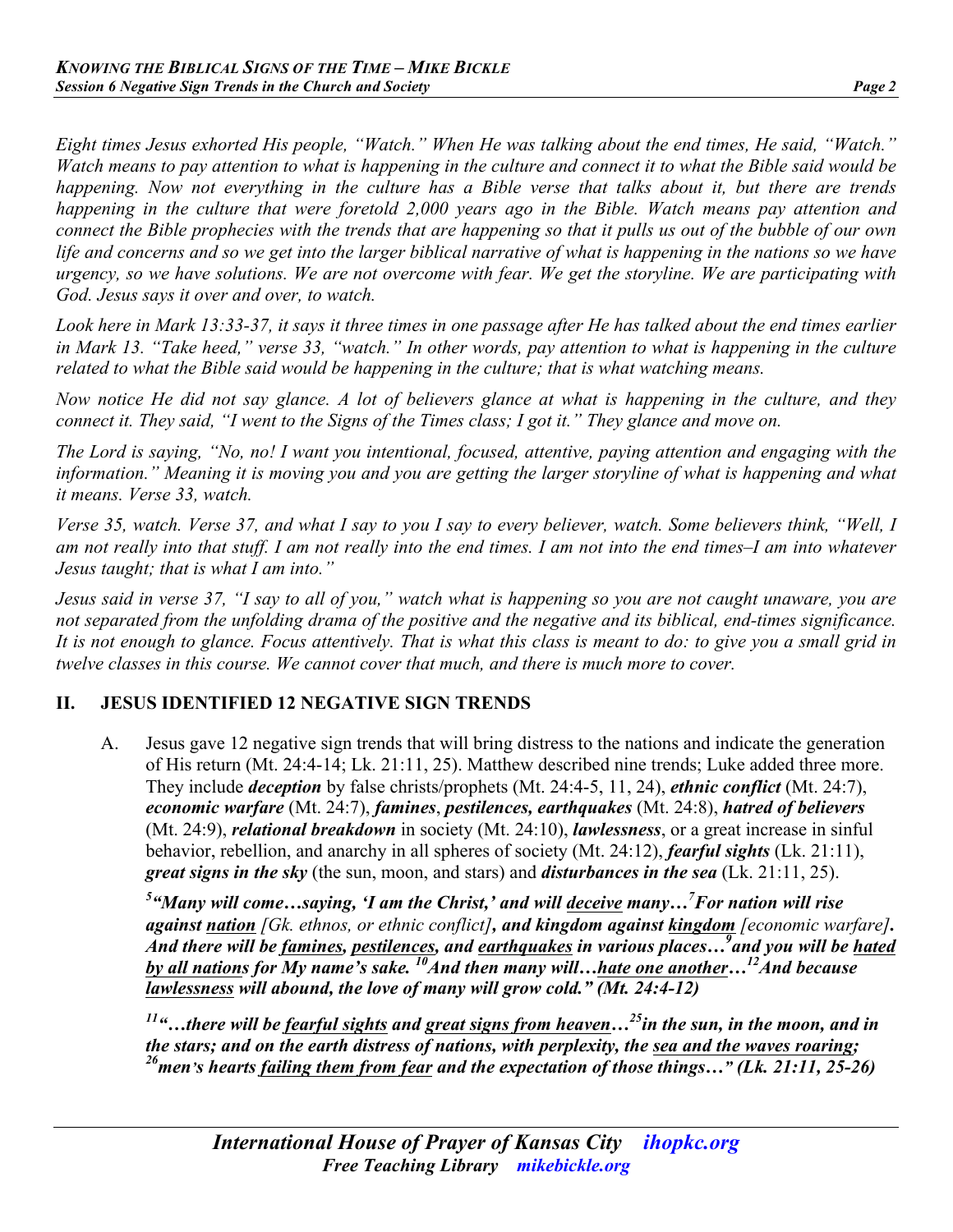*Jesus identified twelve negative trends. We are only going to speak of a few of them tonight. He mentioned twelve of them in the Olivet discourse, which is a teaching He gave on the Mount of Olives. That is why they call it the Olivet discourse; it is the "Sermon on the Mount of Olives." So we are putting together Matthew 24 and Luke 21 because it is the same message. We are identifying twelve negative trends from the two together.*

*Now these twelve trends in Matthew 24 and Luke 21 focus on human behavior and how it affects trends in*  society, how it affects trends in public life. That is what this passage is about: human behavior and how it *affects public life and trends in society. In another passage—2 Timothy 3—it is talking about human character and the inner life of people. Now He is talking about the outward expression and how the negative human behavior happening will affect the public life or society as a whole.*

*Matthew identifies nine trends. Luke mentions some of them, and adds three more. Now it is interesting that Matthew focuses again on human behavior, whereas the three that Luke adds, the three distinct ones that Luke adds in Luke 21, focus on creation and nature, which are far more dramatic signs than human behavior.*

*Let's read it, verse 5. "Many will come saying, 'I am the Christ.' They will deceive many." The very first negative trend that Jesus says, and He says this more than any other point, is the issue of deception. He mentions it four times in this passage. He does not mention any other one feature four times. He speaks of deception more than He does persecution or tribulation. Many people get more focused on persecution or tribulation, but more dangerous to them is deception.*

*Now the problem with deception is that when people think deception, they imagine it is somebody that has horns. You know, he has a creepy countenance, and he has a funny voice and a long, pointed finger. No, that is the Wicked Witch of the East. You got the wrong image. Deception is dressed up in a happy countenance and positive messaging. The presentation of deception is very, very positive most times, though there are a few exceptions. Deception is the most dangerous of all of the negative trends because we are unaware of it. It is right next to us, and it is positive, and it is happy, and it is affirming, and, yes, it feels good. "Boom, we got you." That is what the enemy would say. Jesus said that this is number one.* 

*Then number two, nation will rise against nation. Again the word for nation is ethnos. It is ethnic conflicts. It is not just one political entity against another, but it is conflict within ethnic groups and with one another. That is the second thing that He highlights: the conflict in culture, in society, civil disorder between different people groups. Beloved, that is exploding in the earth right now or, let's put it this way, it is really increasing in a noticeable way.*

*Kingdom against kingdom, I think this is different than nation against nation. I think He is talking about political and economic issues, economic warfare. Today nations are more engaged in economic warfare by forcing other nations to embrace their agenda by economic pressures.*

*Then He talks about three things that really create crisis or bring crisis to another level: famines, pestilence, earthquakes. These exasperate the tensions that people have between races and between nations. Nation against nation, it is exasperated when famines, pestilence, and earthquakes come into the dynamics.*

*Then He goes on, "Let me tell you about the social environment: they will hate Christians." Jesus said, in effect, "Get it clear. Get away from this pipe dream of a popularity contest where everyone is good and most people are going to like you if you are faithful." He says, "No, the climate of society is going to change. They are going to become hostile to truth, and they are going to hate people who stand for it." For some folks this so surprising and disillusioning. They signed up to be popular, and they thought it would work well, that if they talked about Jesus, people would think they are so kind, so reasonable, and that what they are sharing is really*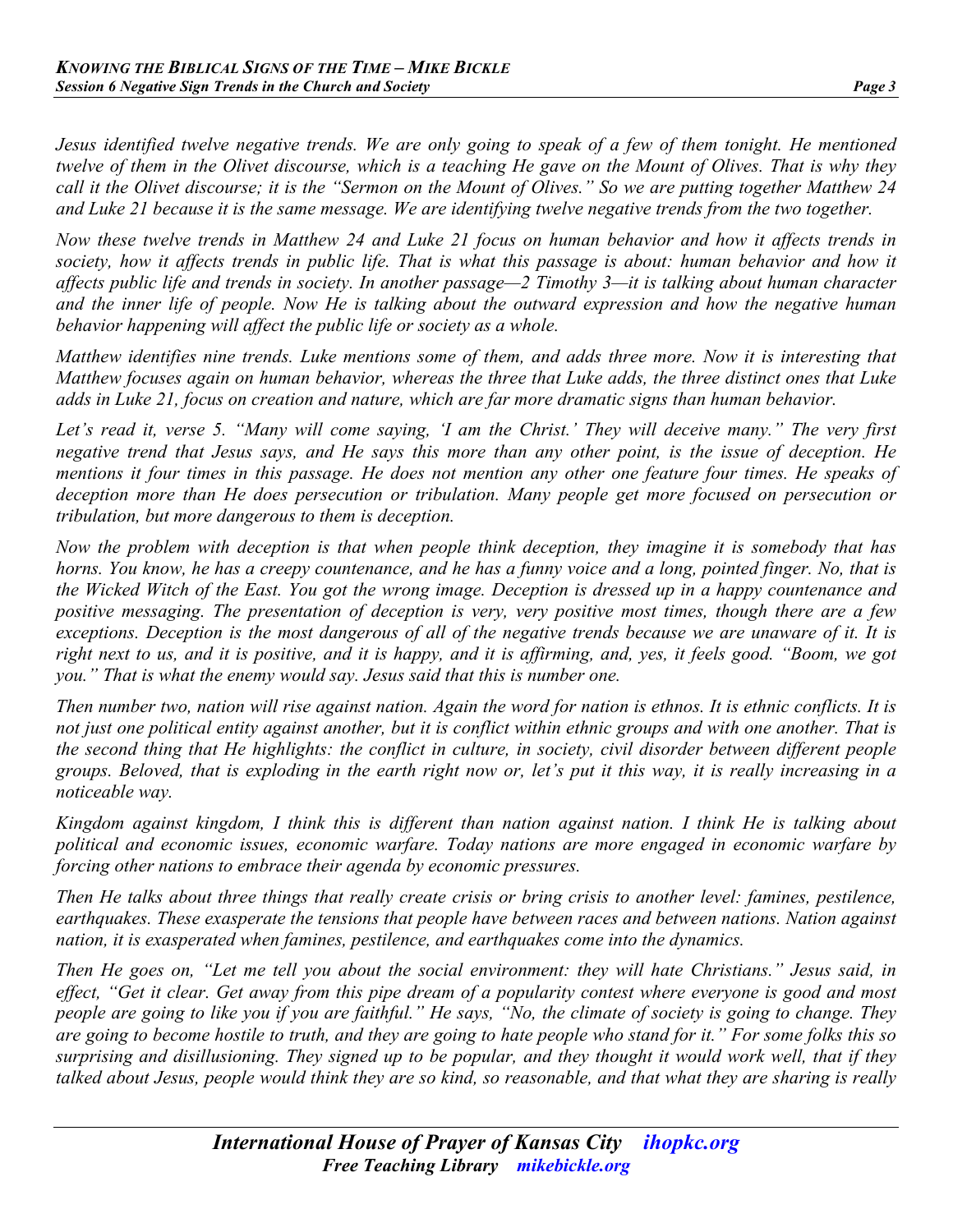*great. No, they will hate you is where it is going at the end. We are not at that level yet. Right now they ridicule the saints, and they kind of mock and make fun of believers, but it is going to go way beyond that.*

*He told us these things so that we would not be confused and would not be offended at God because of it happening. That He allows hatred to come is part of the storyline that brings God's purposes to pass; it creates a context for the gospel to forth far more powerfully.*

*He said that not only will they hate believers, verse 10, but it is going to go beyond that. Hatred towards one another—unrelated to faith—hatred in the culture is going to be common at a level beyond what it is now. We can see it increasing. Never in my forty years of ministry have I seen the social context in which people are so easily offended. I mean so sensitive and preoccupied with their honor and how they are treated and all these things. Powder kegs are just everywhere! Just a phrase will set off a riot at a university or a city or a college or a nation. Because there is this incredible shift of the emotional climate in society, it is going to get far more intense. It is in the context of that darkness where people who really walk in love and are faithful and kind and humble even when hated will shine brightly; the light shines very bright in that context.* 

*Then He goes on in verse 12 and says that there is going to be lawlessness, wickedness at every level. It is going to abound. Wickedness in many, many different forms. Lawlessness, or wickedness, is going to abound beyond any time in history.* 

*In Luke 21 when it talks about behavior, it is repeating what Matthew said. Then in Luke 21, Luke adds three more dimensions that Matthew did not give. These are signs from creation and nature. He says there are going to be fearful sights, whatever that is. I have looked at that over the years. I think, "What does that mean?" Wow! I am not sure I want to see them. Fearful sights? The Lord is a Prophet; He just lays it out there. He said that it will be clear, but it will be terrifying. There will be great signs in the sky secondly, and there will be signs in the sea. The waves will be roaring. So signs in the sky, great fearful sights. I believe in the created order fearful sights will appear.*

B. Some of these trends have always existed, but in the end times they will have a distinct intensity than will make headlines to such a degree that they will constitute a prophetic sign with a message from the Lord that can be discerned by the Body of Christ worldwide. Now, for the first time, most of these trends and the developments leading to sign events are happening on a global basis.

*Some of these trends have existed throughout church history. In the end times they have a distinct intensity. That is the point. They make global headlines in a way they never did before, so they constitute a sign. Some theologians look at these and they remark, "Well, those have always been there. There is no sign in just the general trends of history." This is talking about a heightened level that is distinct enough so that it constitutes a sign to the watching church.*

*In the sign there is a message from God. My point here is that now for the first time in history most all of these signs are escalating, increasing on a global level for the first time. Almost every one of them are happening in a discernible increasing way on a global level.*

# **III. LAWLESSNESS WILL ABOUND (MT. 24:12)**

Let's look at this really kind of heavy concluding word that Jesus gave in Matthew 24. Lawlessness will abound. *Wickedness, lawlessness, evil in many forms will abound. It is not going away. Though there will be a great revival, wickedness will increase beyond any time of history.*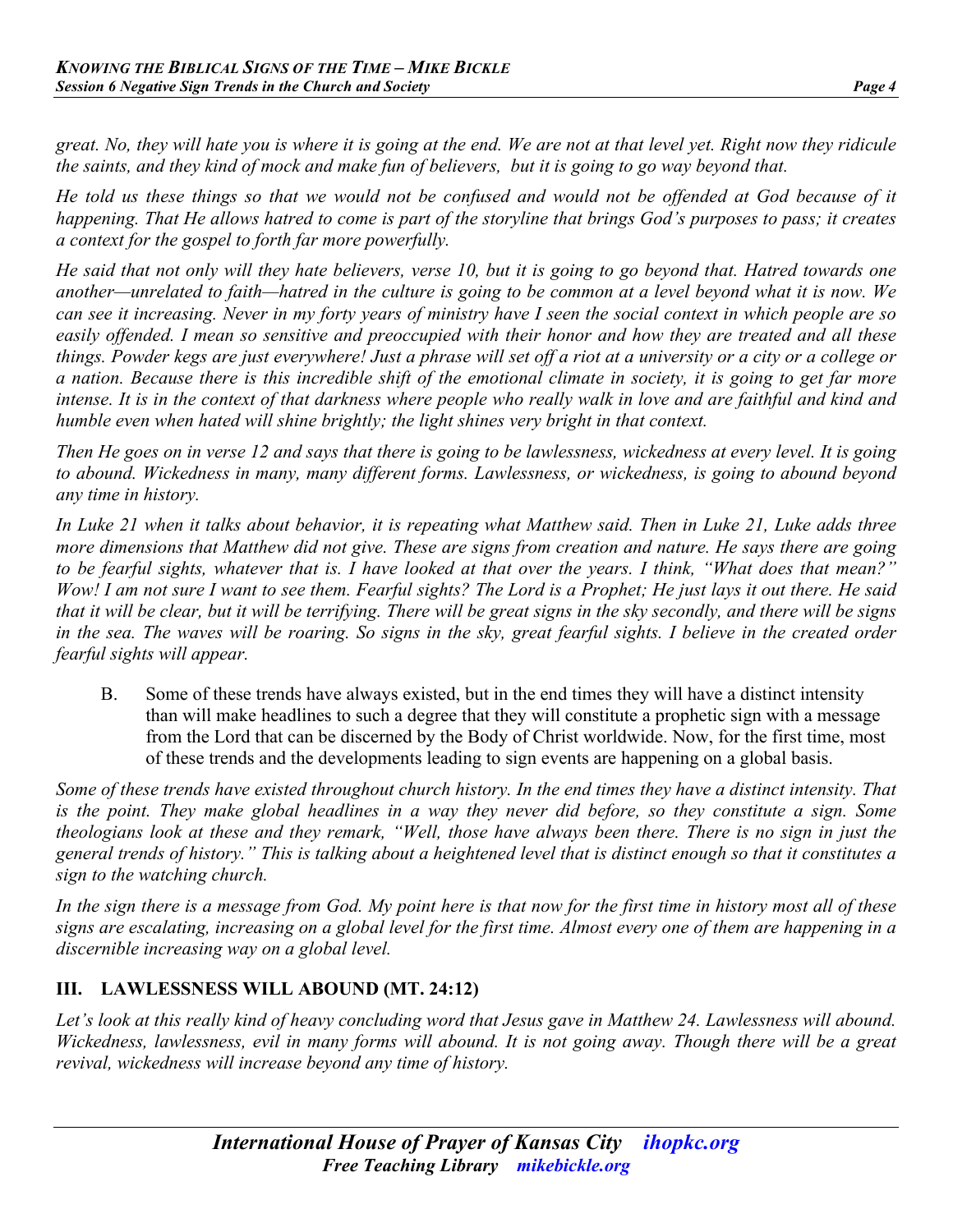*Now in order to get the whole picture there are three lists that I think of when I think of the end times. It is right here in Matthew 24, and of course the Luke 21 and Mark 13 parallel passages with it. Then there is another passage in 2 Timothy 3 and another one in Revelation 9. I have them all there. We put all three of those list together we get a more clear picture of the negative.*

A. The increase of evil is a prophetic sign of the end-times. Humans will reach the highest potential for evil as sin reaches its fullest expression (Mt. 24:12; Rev. 9:21; 14:18; 17:5; 18:5; cf. Dan. 8:23).

*12Because lawlessness will abound, the love of many will grow cold. (Mt. 24:12)* 

# *23In the latter time…when the transgressors have reached their fullness… (Dan. 8:23)*

*The increase of evil is a prophetic sign. Again, we do not like it, but it creates a contrast where there is humility and patience and kindness in the context of evil. It shines so much brighter, and it is so attractive. Look at what the angel Gabriel said to Daniel in Daniel 8:23. This is the angel Gabriel talking in Daniel 8:23. He said, "In the latter times when transgressors"—when sinners—"reach the fullness" of their capacity. Beloved, there is one generation where sinners, transgressors, people who are bold and proud about sinning, reach levels never ever reached in history before. This is Gabriel telling this to Daniel the prophet.*

B. In Psalm 2, David prophesied that the nations would rise up in rage against Jesus' leadership (v. 2).

#### *2 The kings of the earth…and the rulers take counsel together, against the LORD…saying, 3 "Let us break Their bonds in pieces and cast away Their cords from us." (Ps. 2:2-3)*

*Psalm 2, we have looked at this. David prophesied about this before Daniel did. Psalm 2 is one of the classic, really important psalms. He speaks in verse 2 of the kings of the earth, the rulers of culture, the rulers of*  society, and in verse 3, they want to cast the influence of the Word of God out of culture. They call the Word of *God, "God's bonds and cords." They look at the Word of God as bondage. They say, "We want to cast God's chains off of us, and we want to live free from God." That is the kings and the rulers of the earth in that final generation.*

*Beloved, we are watching that as it is increasing right now. I think of what Tony Perkins said just the other day. He is the president of the Family Research Council and meets with top political leaders on a regular basis. He says that cultural time bombs were set in the last eight years. These cultural time bombs are all set, and they are going to go off. The disaster will be beyond anything we could imagine if the Lord does not stop what he called "cultural time bombs."*

- C. The hostility of the rulers will be focused on seeking to remove the influence of God's Word (v. 3) from society. They will see God's Word in a negative light, as though it were "bonds" that enslave them and "cords" that bind them to His morality and His righteous ways. We see an acceleration of attack against God's commands, seeking to remove all moral boundaries from society.
- D. The chief sins embraced in that hour will be murder, sorcery, immorality, and theft (Rev 9:21). *21They did not repent of their murders...sorceries...sexual immorality or thefts. (Rev. 9:21)*
	- 1. *Murder*: as a primary sin on earth (Rev. 6:9-11; 7:13-14; 9:21; 13:7, 10; 16:6; 17:6; 18:24; 9:2; cf. 2 Tim. 3:3 (brutal); Dan. 7:21, 25; 8:24; 11:33-35; 12:7, 10; Mk. 13:12-13)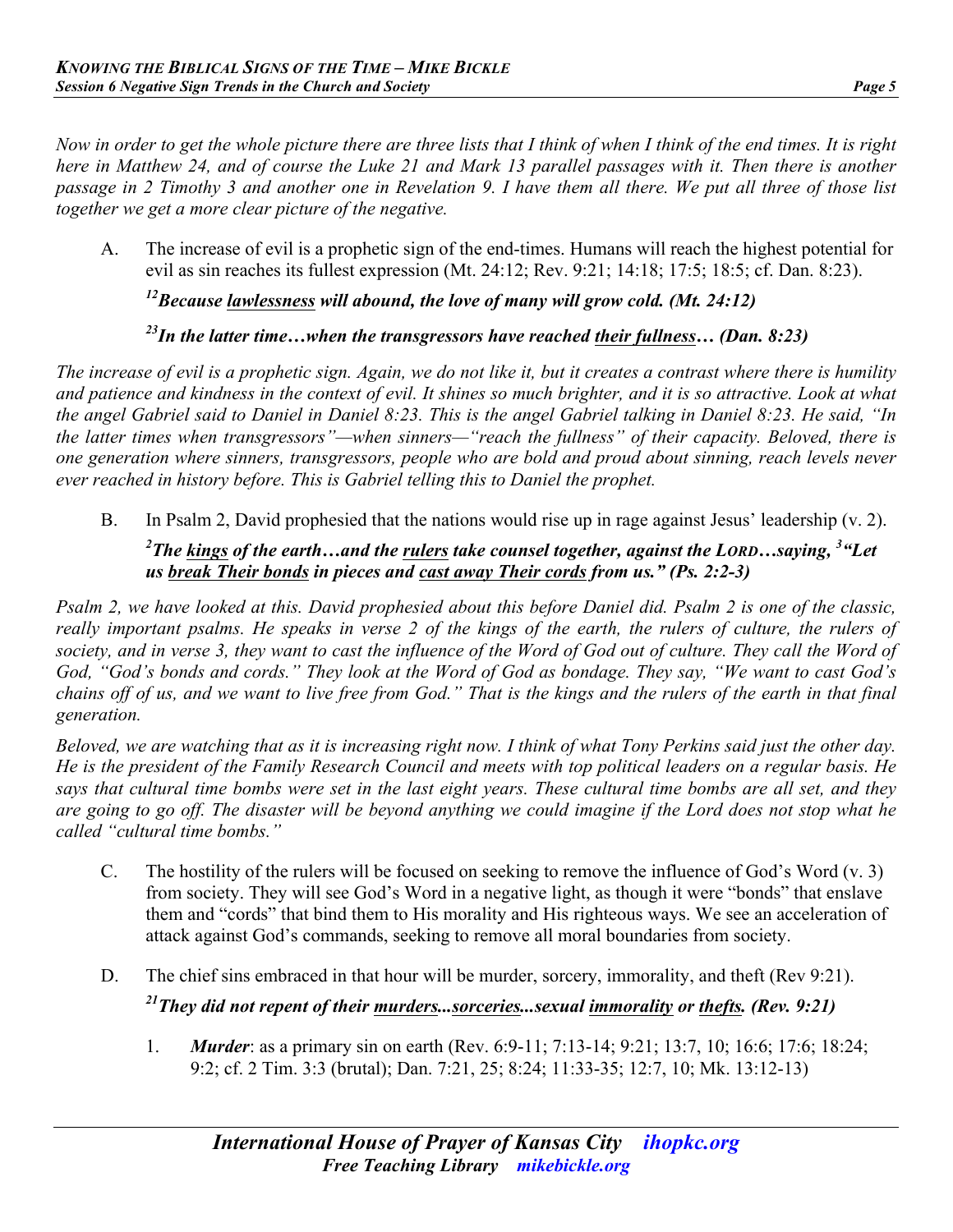- 
- 2. *Sorceries*: Occult and demon worship will abound (Rev. 13:4, 8, 12-15; 14:11; 16:13-14; 18:23).
- 3. *Immorality*: Sexual perversion will increase greatly (Rev. 9:20-21; 16:13; 17:2; 18:3; 19:2).
- 4. *Theft*: legislation and persecution motivated by theft (Nazis used laws to steal property)

*In the book of Revelation John the apostle gives a different list than Jesus did in Matthew 24. He takes it from a different angle. He goes to the most extreme, and by the Holy Spirit he identifies the four most extreme expressions of lawlessness. The point that he is noting is how the four are combined together on a global level. The idea is that we watch these; they are going to increase noticeably on a global level. The combination of the four of these at an all-time high alerts us to the very, very challenging scenario that is ahead for the nations in terms of evil, while there is also a glorious scenario ahead in terms of the power of God being ministered in His Church.*

*Look at the four most extreme expressions of lawlessness: murder, sorcery or occult (demon activity, demon worship and demon activity), immorality—sexual perversion mixed together with a murderous spirit and demons—and theft. He puts the four together, and when those four are in combination there will be a spirit of defilement that will be beyond what we can really grasp.*

*Regarding theft, some people think theft is somebody breaking into your house when you are not at home and they take what is yours. Yes, that is theft, but that is one of the lower levels of theft. One of the most prominent types of theft is theft that the government orchestrates by their laws, like in the Nazi Regime when the Nazi officials were persecuting the Jewish people as well as the Gentiles. In the Holocaust there were eleven million people killed in the Holocaust: six million Jews, five million Gentiles. Eleven million people that the Nazi Regime put into camps and killed, eleven million. We kind of pay attention to the storyline of Hitler's antisemitism, to which it is very, very important to pay attention.*

*There is another storyline that is about the Nazi officials. They did not care if people were Polish or Jewish or you know from Albania, the different places where the Nazis went. They just wanted their houses and their bank accounts. They thought, "I am not against any group per se; I just want that guy's house." Because, when they took them to the camps, they stole all of their property. It was as much about theft to many of them as it was hatred of a race to some of the leaders at the very top. Theft, the spirit of theft, is going to be involved in the persecution. They wanted their property, and they obtained it. They got it. They took their lands, their bank accounts, their houses and everything in it.*

E. Paul prophesied a great increase of wickedness and selfishness in the end times (2 Tim. 3:1-5). Self-centered narcissism will dominate the culture. People will lack self-control and be brutal. The distinguishing characteristic is being "lovers of pleasure, not lovers of God" (3:4).

*1 But know this, that in the last days perilous times will come: 2 For men will be lovers of themselves, lovers of money, boasters, proud, blasphemers, disobedient to parents, unthankful, unholy, 3 unloving, unforgiving, slanderers, without self-control, brutal, despisers of good, 4 traitors, headstrong, haughty, lovers of pleasure rather than lovers of God… (2 Tim. 3:1-4)*

*Paul gives a description that is different than Matthew 24, the one Jesus gives, and the one that John gives in Revelation. Now this third description is talking about personal character traits in terms of how the inner life is*  fully defiled. He is not talking as so much focus of the outer life but he is describing the emotional defilement *and darkness of people. He is looking internally.*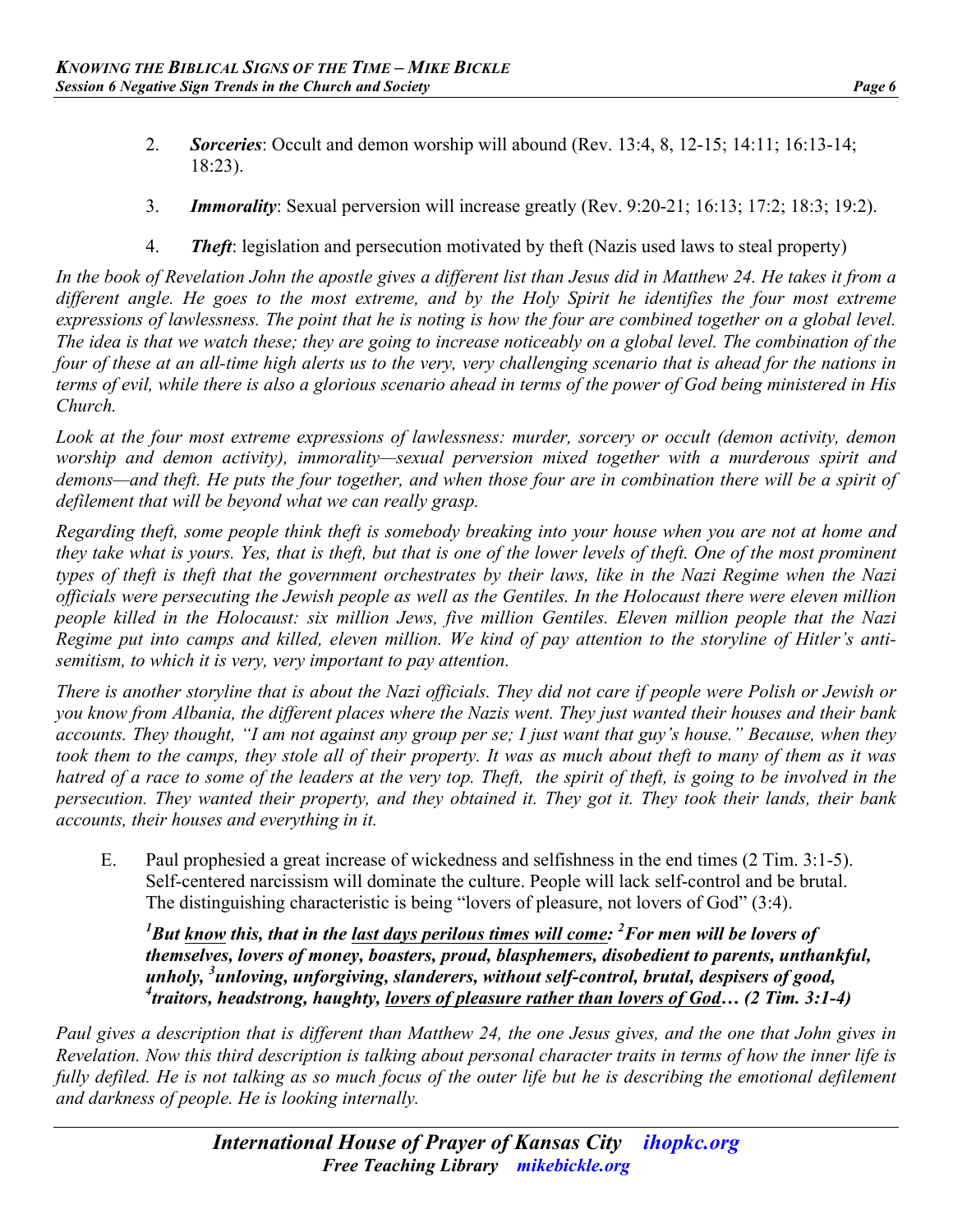*2 Timothy 3 describes the narcissism that is growing so fast today in the culture. It is growing, and the catalyst of the narcissism is the social media. What do I mean by this? I mean people are sinful, and that is where it comes from, but social media is playing a large role in stirring it up. I do not mean they look at their own pictures; that is not what I am talking about. I mean that they are hearing the opinions of people who are offended, and they hear ten or twenty or thirty stories, and it seems like it is a million. They get captured into that mindset, into that offense. That is the narcissism I am talking about. Not the "showing all their friends how cute their kids are on social media," that is not what I am talking about.*

*I am talking about something far more intense where the nations, billions of people, are hearing the opinions of people who are self-occupied and offended, and they are buying into the narrative. They are saying, "Yeah, me too." They are shifting on the inside. That is what I mean by "social media is the catalyst." Because now they are not being influenced mostly by a few news outlets, like in the 1960s and 1970s, or by pulpits or classrooms. They are being influenced by all kinds of voices now. The voices, many of them are offended, and they are creating a mindset where offense is the new norm.*

*It is spreading rapidly, and it is making people preoccupied with their honor, their reputation, how people feel about them and all that stuff that a few years ago they did not even think about at the same level. Now it has come to a whole other level. That is what Paul is describing here. I believe the recent development of social media—I mean just the last ten years I am talking about, not the last 100, just the last few years—is really exacerbating this at a whole other level and fueling it in a catalytic way.*

*2 Timothy 3:1 he says—notice what Paul says—"Know this." I would like you to circle that. You do not have to really circle it, but put a little star. "Know this," Paul said. This is need-to-know information. This is not just kind of casual information. He said that this is need-to-know information. In the last days perilous times will come because the emotional dynamics of billions of people are going to shift to an increase of evil and selfishness. So he is talking about the emotional dynamics of the planet, though not all of them because the Spirit of God is moving in the opposite direction. He said to pay attention and do not be captured unaware by this.*

*We are watching it, and we understand that is where it is going, that is where it is going. Let's just settle it and not be offended by it, and let's minister into it with kindness and patience and not be so troubled by the folks*  who are even in our world close to us relationally. I am talking about different people all over the Body of *Christ who are actually functioning like this and are developing this way in their inner life.*

F. Sound doctrine teaches obedience and allegiance to Jesus; thus it requires endurance. To *turn the ear away* means that people will no longer desire to hear what God intended in various passages.

*3 For the time will come when they will not endure sound doctrine, but according to their own*  desires, because they have itching ears, they will heap up for themselves teachers; <sup>4</sup> and they will *turn their ears away from the truth…5 But you be watchful in all things... (2 Tim. 4:3-5)*

*Paul develops this a little bit further. We looked at 2 Timothy 3, and now it is the next chapter. Paul said, in effect, "Let me tell you where this is really going." He said, "The time will come," and he was talking about the latter days, the "last days" of 2 Timothy 3. We are now in 2 Timothy 4, and he said, "That time that I referred to back in 2 Timothy 3, in that time many in the Body of Christ will not endure sound doctrine. They will reject sound doctrine, but they will hear the deceptive, yet positive affirming upbeat voice of the false messengers and the distortion." Although the gospel message has positive upbeat and many blessings things, but that is not the whole message. There is another dimension in the gospel message.*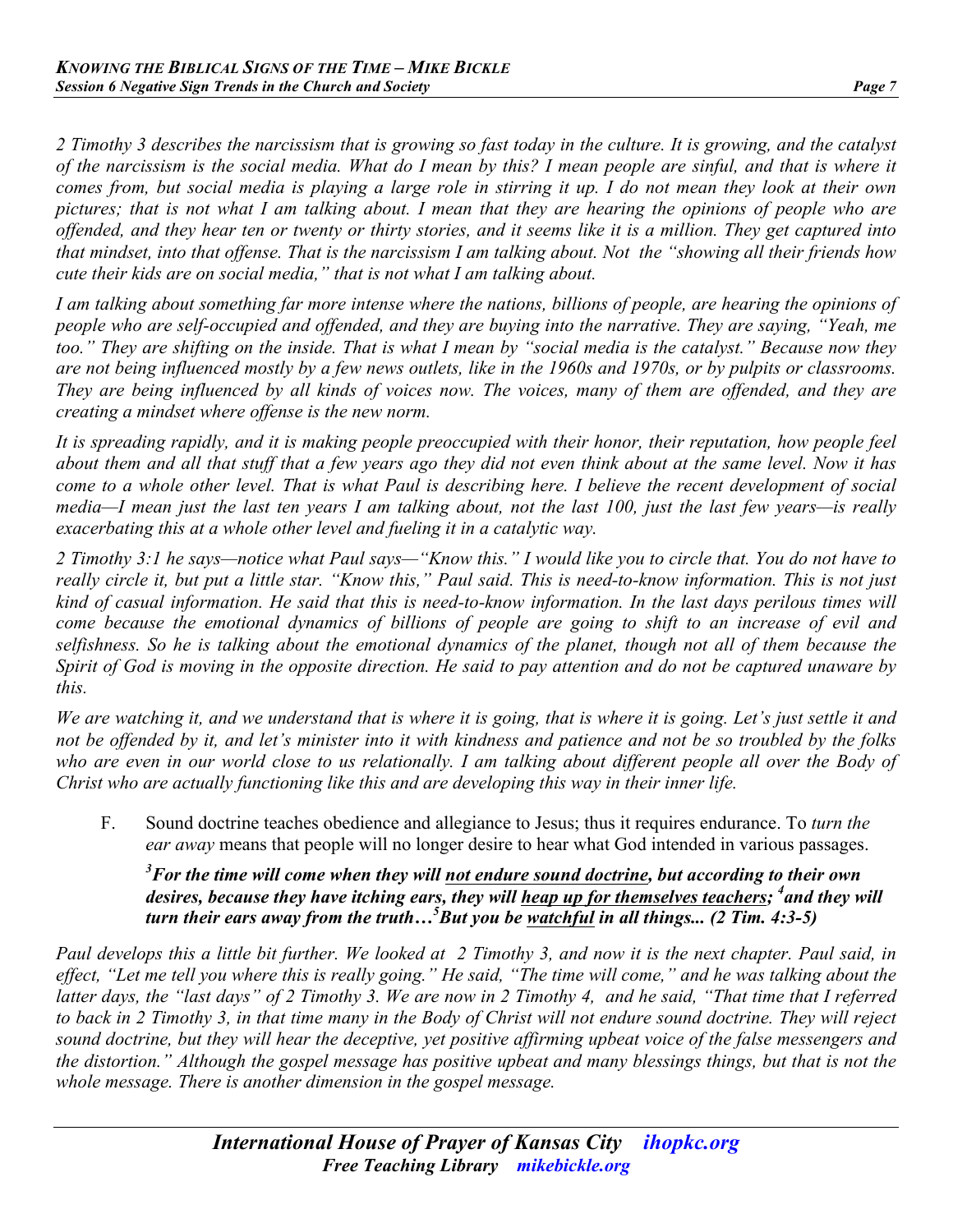*He said that in the Body of Christ they will not endure sound doctrine. They will look at sound doctrine and they will say, "Ugh, I am not interested in that. I am interested in what I am interested in." They will look out for teachers according to their desires. They will say, "I am going there because I am being fed," but what is really happening in this context, they are going there because they are being affirmed in their own agendas that are different from God's agenda. He said that they will heap up for themselves teachers. They will look for teachers anywhere that will say what they want said, and it will affirm them.*

*Verse 4, "They will turn their ears away from truth." He is talking about key people in the Body of Christ. So do not be shocked when this happens. You are not going to win some of these folks by Bible arguments. So you do not have to get into an argumentative spirit and all that, because they have turned their ears away from truth. Logical, sound biblical doctrines and arguments are not what this group of 2 Timothy 4 is interested in. They want to be affirmed in their own agenda, regardless if it is in the Bible or not. They will twist any Bible verse to make it fit. So, because I understand that, I can have a calm spirit and just not get exasperated, "Why will you not be honest and listen?"*

*You know what the whisper of the Lord might be, and you know you always want to be helpful and try to make an influence. But you do not want to get caught up into that negative spirit that so many believers get into. They say, "These people will not listen!"*

*I respond, "That is exactly right because they are not really interested in the true biblical presentation. They are looking for teachers who will say what they want said."*

## **IV. THE DAYS OF NOAH** (VIOLENCE) **AND THE DAYS OF LOT** (IMMORALITY)

A. Jesus compared the generation of His return to the days of Noah and the days of Lot (Lk. 17:26, 28). Violence and immorality often occur together.

#### *26As it was in the days of Noah, so it will be also in the days of the Son of Man…28Likewise as it was also in the days of Lot: they ate, they drank, they bought, they sold… (Lk. 17:26-28)*

*I told you this was a negative session. Well, this is my least favorite of the twelve sessions. Last week was my favorite one. Luke 17:26, Jesus said, "As in the days of Noah, so it will be in the days of the Son of Man," meaning in that final generation, those decades leading up to those final moments when the Lord comes. The day of the Lord is not just a moment He appears; it is those events, positive and negative, leading up to that glorious appearance and that crescendo of His glory in the clouds.*

*He said that it will not be just the days of Noah; verse 28, it will be the days of Lot as well. Now He mentioned that in both of those situations they were living business as usual, casually, completely unaware of fierce judgment mounting up from heaven to break in on the earth, completely unaware and completely unconcerned about it. Sometimes we read this passage and we think that, well, they were just eating, drinking, and going about business as usual. That is true, but we are talking about Noah—the greatest judgment in human history generation—and we are talking about Lot—the most dramatic judgment of a city ever that I know of. I mean, fire came down from heaven, not from an enemy, not from an enemy military camp, but from heaven. If the enemy is attacking a city, at least they can pray and ask God, "Oh, have mercy!" When God is attacking a city, it is a whole different problem. You cannot bind Jesus in the name of Jesus.*

*The point is you go back to the biblical narrative of Genesis 6 for Noah, Genesis 19 for Lot, and this fierce intervention of God to confront the negative was moments away. They did not care at all. That is the point. They*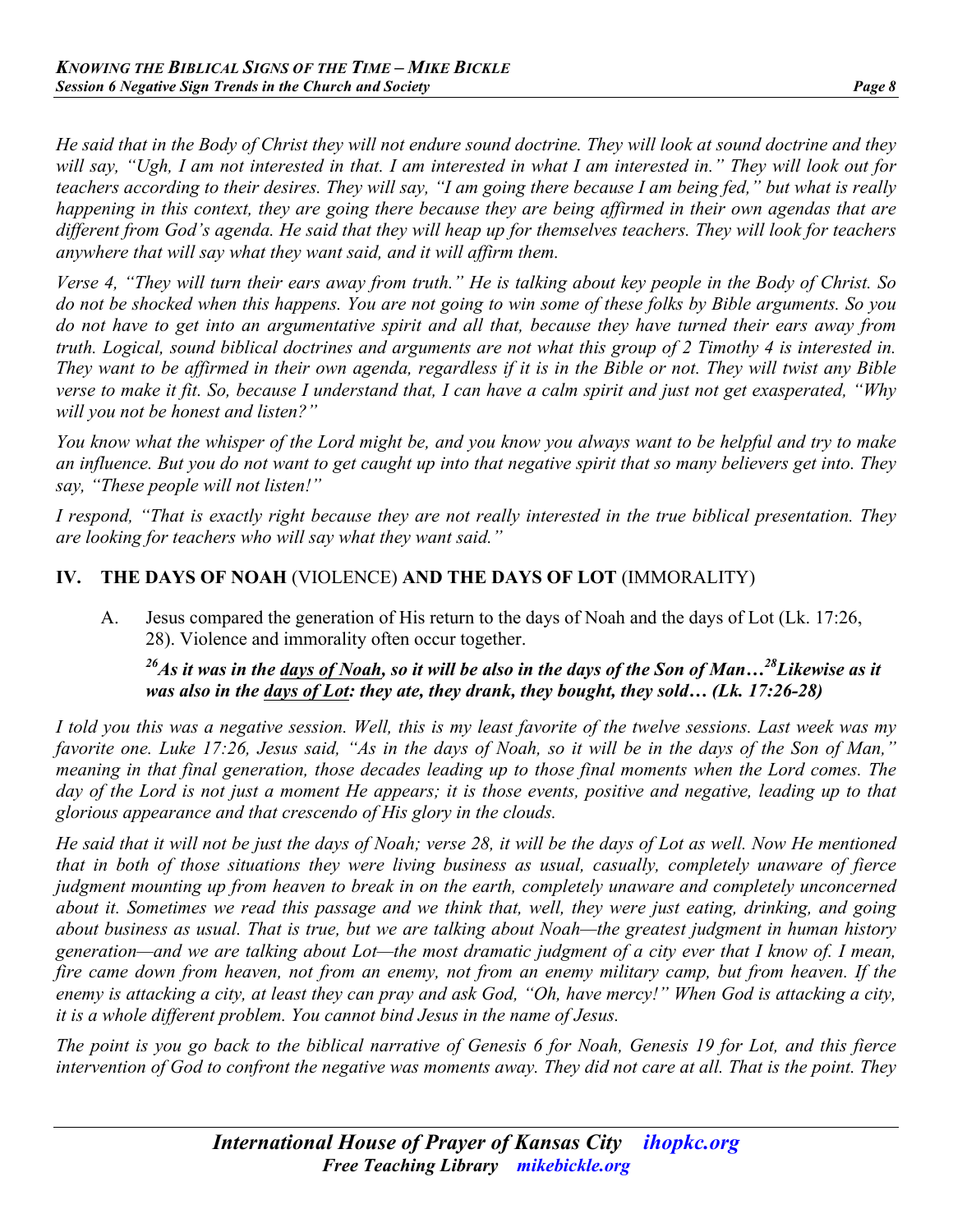*did not care at all. They were in the most dangerous hour that they could possibly be in, completely unaware, completely unconcerned. He said that it is going to be like that.*

B. *The days of Noah*: Those days were characterized by great violence (Gen. 6:11-13).

*12God looked upon the earth…it was corrupt; for all flesh had corrupted their way on the earth.*  <sup>13</sup>God said to **Noah**, "The end of all flesh has come before Me, for the earth is filled with *violence… (Gen. 6:12-13)* 

*We could characterize the days of Noah several different ways, but the way that God highlighted the days of Noah back in Genesis 6:13 was this: God said to Noah, "The end of all flesh has come before Me." Meaning the idea of a global judgment is on My divine agenda. He said, "It is there before Me." Whoa, that is intense! The earth is filled with violence. So the distinctive characteristic of the days of Noah is violence. It warrants a whole study in itself, the violence that was going on in Noah's day. Well, we are in that timeframe of history, but it is going to increase far greater than now.*

> 1. The last hundred years or so has been the most violent time in history—42 million deaths as a result of combat plus 83 million deaths associated with genocide (ethnic cleansing) and tyranny (44 million died related to government-induced starvation). Violence includes terrorism, wars, genocide, civil disorder, abortion, domestic violence, and human trafficking.

*The last 100 years has been the most violent timeframe in history, the last 100 plus years or so. I have just a few stats here. I mean you could spend hours on this subject. I just want you alerted to it. Forty-two million deaths as a direct result of combat, and eighty-three million because of genocide, because of governments wanting to do ethnic cleansing to peoples, many times within their own nations, and tyranny. So you put together and that are 135 million who were murdered or killed in combat. It is that level of violence. There is nothing like it in history, and it is increasing and increasing is the idea.*

2. *Ethnic conflict:* The ethnic wars in Cambodia, Albania, Rwanda, Bosnia, Kosovo, and Sudan along with Stalin's purges, and China's Cultural Revolution exceeded 150 million deaths.

*I just have a few little points here. We will look at all of the trends of Matthew 24, but I just wanted to give you a little snapshot of a few things.* 

- 3. *War:* An unprecedented escalation of war in the twentieth century made it the bloodiest time in history (with well over 100 million people killed). Since World War II, over 150 major wars have occurred with a death toll of over 25 million people.
- 4. *Terrorism*: The militant Islamic leaders have targeted Israel, the USA, and Western Europe.
- 5. *Abortion*: There are 50 million abortions worldwide each year (over 100,000 per day). The abortion pill will cause this number to increase. In the USA, over 60 million babies have been aborted since 1973. Over 1.5 million babies are aborted per year (4,000 per day) in the US. Estimates of the total number of abortions worldwide (1920-2000) are well over 500 million.<sup>1</sup>

*Again this is not comprehensive; this is kind of a glance. This is a big subject, the days of Noah. This is a big subject, the violence part of what Jesus said in Matthew 24. Look at number five, abortion. Now we all know* 

 $<sup>1</sup>$  "Deaths by Mass Unpleasantness: Estimated Totals for the Entire 20<sup>th</sup> Century." Historical Atlas of the Twentieth Century Website</sup>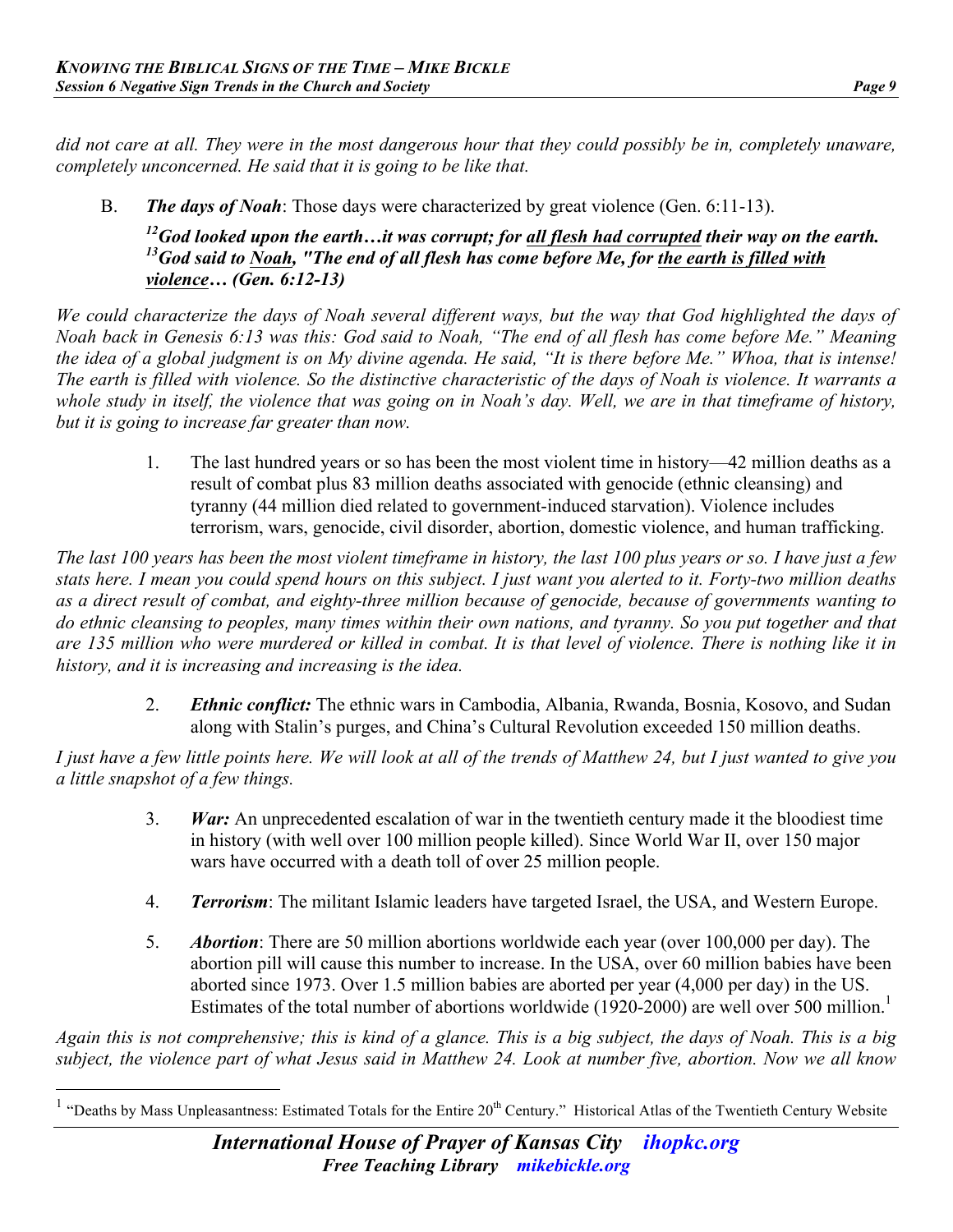*abortion is bad, but this is a tragedy of proportions that we cannot get a hold of. Grasp the magnitude of what abortion is from God's point of view on the globe. Fifty million babies killed every single year in the earth. Babies murdered in their mother's womb by the participation of the fathers, the family members, not just the mother. You know sometimes we think of the mother as the guilty one. There are a whole lot of people participating in that decision. Fifty million, that is staggering. Now the abortion pill, which aborts a conceived child in the womb privately, means we have no way of knowing those numbers. The numbers are staggering. This is a sign of the times. In America there has been sixty million killed since 1973, the last forty plus years, sixty million. Worldwide, it is 500 million. I mean, 500 million! What is that doing to God in heaven looking at the earth? Beloved, it is violence. I mean if we understand what an abortion really is, which I do not want to go into the details, it is violence of the most horrific level.*

*Now undoubtedly some of you in this room have participated in abortion, either had one or talked somebody into one or whatever. I am not trying to condemn you here. If you are feeling, "Oh my gosh! I am just completely disconnected now," it is a crisis, but there is the Lord's mercy in that. There is a new beginning and the Lord's restoration in those situations. So I do not want to just leave that abruptly with your heart just tender and feeling horrified.*

*The point I am making in this context is that violence is increasing in a way unheard of in human history. It is a sign of the time, but we do not necessarily connect to this one. Jesus said, "Watch." He says to us now, "Connect the dots. I said violence would explode." There is nothing that I know of more violent in human history than this subject. A lot of believers do not connect it with a biblical narrative of increase of violence in the days of Noah, but there is nothing like it in history that is happening in this hour of history along with the other twenty or thirty or forty things that are happening for the first time at a global level in this hour of history.*

> 6. *Human Trafficking*: Biblical prophecy describes slavery or human trafficking as a predominant sin in the end times (Rev. 18:13; cf. Joel 3:3). There are currently 35 million slaves on the earth. It is growing at a rate of nearly 5 million per year. Over 80% of human trafficking victims are female and children, forced into the rapidly growing sex trade that generates over \$40 billion per year.

*11"And the merchants of the earth will weep…for no one buys their merchandise anymore: 12merchandise of gold…13cattle and sheep…and bodies and souls of men. (Rev. 18:11-13)*

*3 They have…given a boy as payment for a harlot, and sold a girl for wine… (Joel 3:3)*

*I am talking about what those generations were known for from a biblical perspective. So often we speak of the violence of the days of Noah and the immorality of the days of Lot, but Lot's had violence too. Each generation*  had a lot of a lot of things. Lot's generation was known for its immorality. Human trafficking is probably the *most extreme combination of violence and immorality brought together in the most terrible, horrific way.*

*Well, John the apostle prophesied that at the end of the age human trafficking would be notable. It makes the list, and it stands out in Revelation 18. John was speaking of the rich men of the earth, the merchants of the earth—well, rich men and rich women, it is merchants. It is not male or female in this context— and he is talking about their merchandise when the Lord's judgment puts a stop to it. They are grieving. He gives a list of the merchandise that is highlighted in that hour of history in the end times. Most of the merchandise is predictable as merchandise that is sold through history. Verse 13 it says, speaking of merchandise, "and the bodies and the souls of people." People are going to be sold like cattle and like horses.*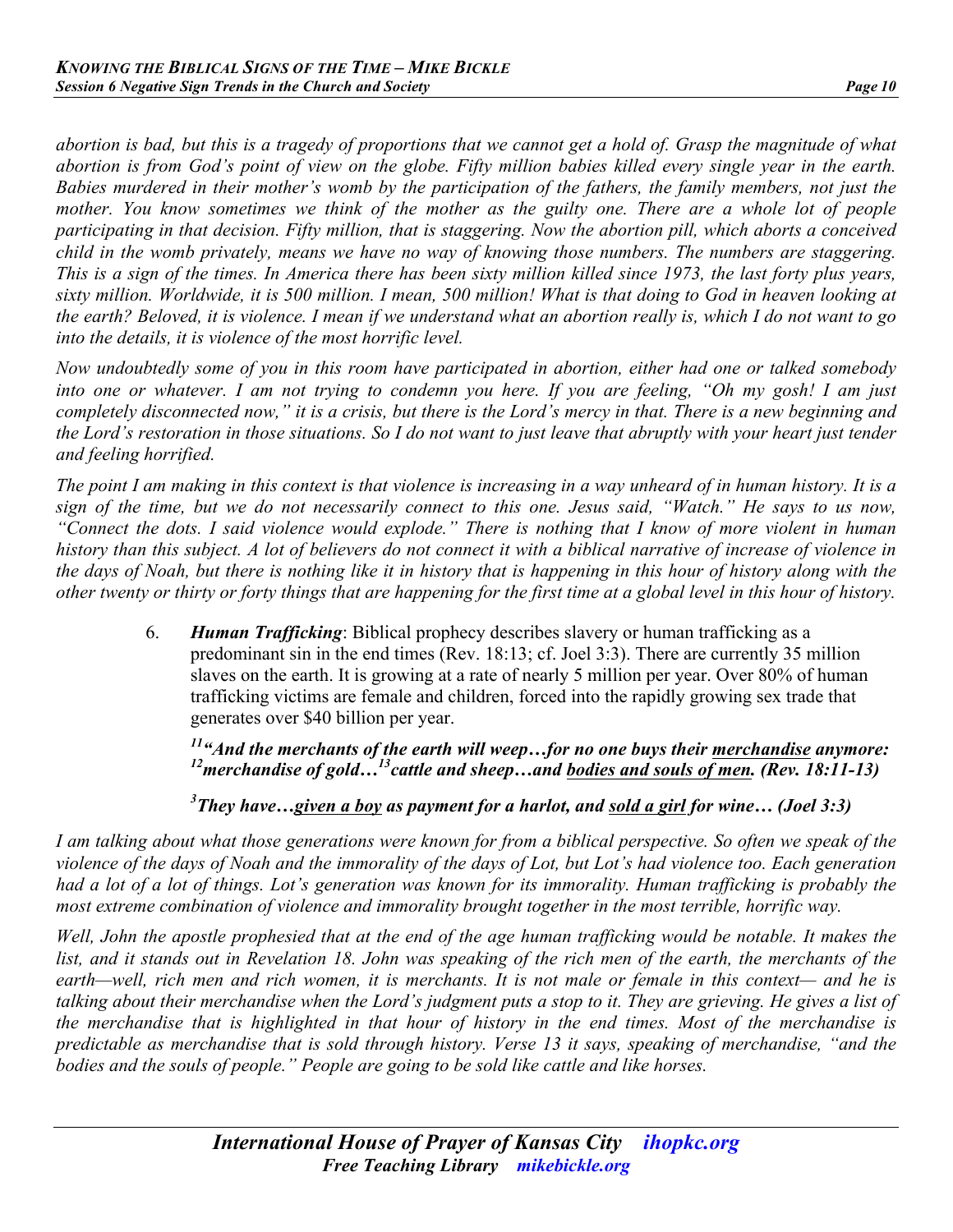*Now we have seen slavery through history, and it is so horrific. The history of slavery in our nation is, I believe, our greatest failure as a nation. What we did to the Africans when they came over is equal and parallel to what we did to the Native Americans. It boils down to slavery. It is human trafficking.*

*Now I do not think that one generation has more pain in it than another, but the numbers of it are staggering in the generation the Lord returns. The amount of people right now, there are thirty-five million people being trafficked in one way or the other, mostly sexual, but not always sexual. Sometimes it is labor, but it is against their will. They are sold into slavery for labor.*

*The new idea in this generation is that it is profoundly about sexual immorality. I mean all slavery is immoral in one sense. The Bible said this would be notable because it makes the list. I mean of all the things that are sold in merchandise, of the thousands of things that could be on the list, only a few things make the list,. This one is different from all the other ones.*

*So, through 2,000 years of church history, it is like you mean this slavery thing is going to go to a whole other level? Yes, and it is right now. Human trafficking is growing right now at the rate of five million new victims a year. I mean it is growing so fast. That is, again, a sign; it is a horrific sign of the time.*

*It is not a disconnected piece of information that is not a part of a larger story. We don't want to be just saying things like, "Wow, abortion is tragic, and trafficking is tragedy, and darkness is increasing, and you know lawlessness is increasing." If we are paying attention to the Bible, we are actually seeing where we are going. We put it all together; there is a whole thing presented quite clearly in the Bible. Again we are looking at the negative part of it in this session. I want to hurry up and get through with this session. I don't even like this session.*

C. *The days of Lot*: Those days were characterized by great immorality (Gen. 19).

*This is going to get even more ugly. Well, the last few minutes seems as ugly as it gets, but this is going to get ugly again. "The days of Lot," the Bible makes it really clear in the last days immorality is going to go to a whole other level. The reason the Bible makes it clear is because it is mentioned. When the Bible mentions something in prophecy five, six, eight times—very few things are mentioned ten times in prophecy—if it gets mentioned twice, it is big.*

*You know, like the trumpet, Jesus appears in the cloud, every eye sees Him. Do you know how many times it is mentioned that every eye sees Him? Three times in the whole Bible. That is big. Three is big. You know how many times the trumpet is mentioned? Five times. Five mentions of one feature is a big emphasis.*

*Immorality is mentioned many times, many times. The number of times it is mentioned tells us the weight that it has in terms of the gravity it will have in that hour.*

- 1. Biblical prophecy describes immorality greatly increasing in the end times (Rev. 9:21; 14:8; 17:1-4; 18:2-4, 9-10; 19:2; 21:8). This is seen in many ways.
- 2. *Pornography*: Over \$100 billion is spent annually on pornography worldwide—with 5 million pornographic websites that consist of over 500 million pages. The pornography industry is larger than the revenues of the top technology companies combined, including Microsoft, Google, Amazon, Ebay, Yahoo!, Apple, Netflix, and Earthlink.

*Well, we all do not need to hear stats about pornography. The only reason I am mentioning it is that it is a global crisis. It is a new crisis. I mean there has always been a little pornography in various forms over*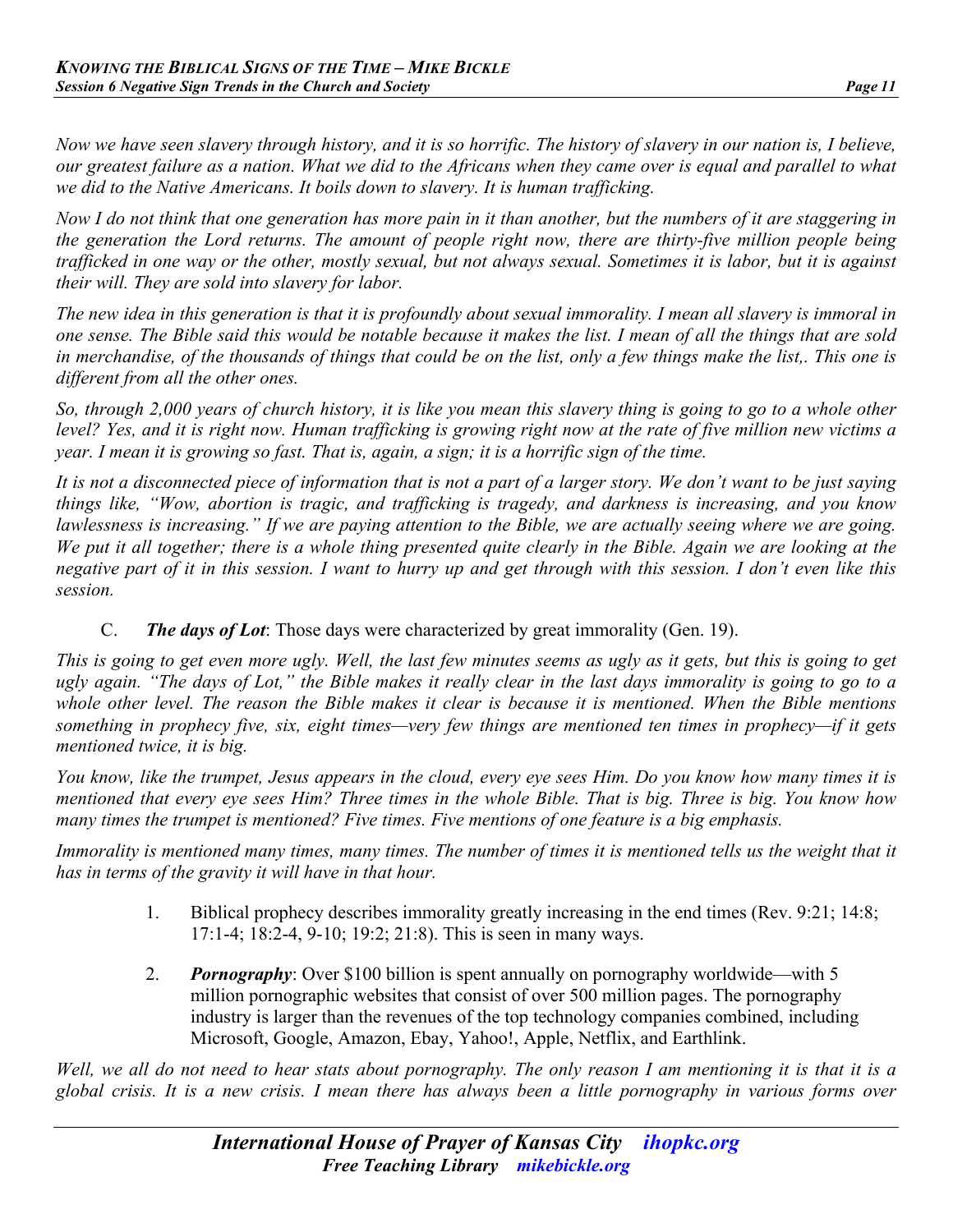*centuries, various ways that it has been manifest. But in the last ten, twenty years, and even more so the last two and three years, but the last twenty or thirty years it has been escalating so rapidly that there is nothing like it in history.*

*Again the gravity of the situation stands alone as a sign. The magnitude of it is a sign. There is nothing like it in history. I have a few stats here. 100 billion dollars are spent on pornography every year, 100 billion dollars by the customers. Five million pornographic websites, five million right now today on the earth, 500 million pages. Twenty years ago that number was much, much smaller. I do not know what it was twenty years ago, but it is growing so fast now.*

> a. In every second of every day, over 30,000 internet users view pornography. These numbers are rapidly increasing worldwide.

*Every second 30,000 people are viewing one of the websites, 30,000 people every second of every day.*

- b. Every 39 minutes a new pornographic movie is being created in the United States.
- c. There are 68 million daily pornographic search engine requests and nearly 3 billion pornographic emails sent daily.

*Sixty-eight million search engine requests every day, sixty-eight million search requests for pornography. Look at the next line. Three billion emails are sent a day with pornography content of some sort in it. Daily, three billion.*

- d. The average age of first internet exposure to pornography is 11 years old; over 80% of all 15-17 year olds have had multiple exposures to it; over 90% of all 8-16 yearolds have viewed some pornography online—most often while doing homework.
- 3. Holograms and virtual reality will enable people to experience far more sexual perversion.

*This is really the technology: holograms and virtual reality have been in the process of being developed rapidly in the last ten years, and in the next ten and the ten after that we cannot imagine where the perversion industry is going to drive those realities. The point being that the generation in which the Lord returns will be like the days of Lot. Not just that the people are buying and selling, no. They are buying and selling being immersed in immorality, with their fists raised up to heaven, with zero concern about the destiny that was about to happen just as it did to the city of Sodom and the city of Gomorrah. Complete disconnection from the reality of the situation they were in.*

> 4. *Forbidding marriage*: Paul prophesied that the institution of marriage would be outlawed in various places in the end-times (1 Tim 4:3). There is currently an assault on the definition and institution of marriage itself from activist homosexuals seeking to redefine marriage legally.

*1 Now the Spirit expressly says that in latter times some will depart from the faith, giving heed to deceiving spirits and doctrines of demons, <sup>2</sup> speaking lies in hypocrisy, having their own conscience seared with a hot iron, <sup>3</sup> forbidding to marry… (1 Tim. 4:1-3)*

*We have talked about this before so I will not spend time on it: the forbidding of marriage. Paul talked about that in 1 Timothy 4:3. He said that the days are going to come when they are going to forbid marriage. Now forbid marriage; that is a legal concept. It does not mean everywhere in the world, but there are going to be*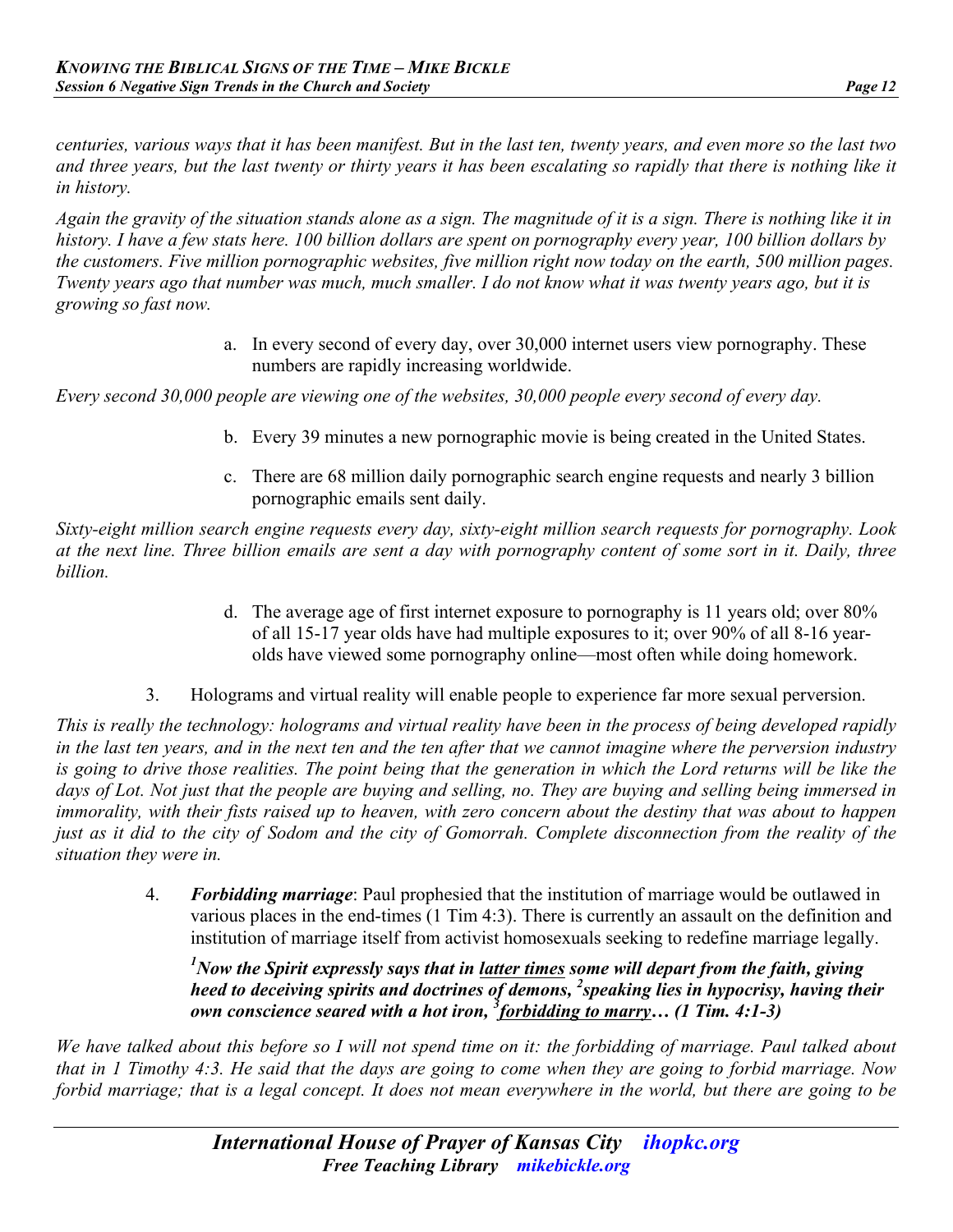*places where marriage will be actually outlawed, it will be forbidden legally. That was unthinkable ten years ago, and the reason I say that is that is a personal statement. I remember being in a leadership meeting. We were talking about end-time prophecy. One of the guys brought up 1 Timothy 4, this verse. He said, "Forbid marriage?" I remember, it was 2005. He asked, "What do you think it means?"*

*I said, "It looks like it means forbid marriage. But I cannot picture that. I cannot." This was ten years ago, and I mean I am really focused on these subjects. I said, "I cannot picture what that would look like."*

*Ten short years later, after the Supreme Court decision in 2015 in June to legalize gay marriage, and the whole domino effect of all the laws being set in and how that affects money and inheritance and conflicts, already conservatives and liberal voices are saying, "Why don't we just do away with the institution? The conflict is so intense. Why don't we just do away with it?" They are talking about that in the last year.*

*I mean this thing is exploding; it is moments away. I could not have imagined this ten years ago. Someone asked the question. I remember thinking about it when they asked what did it really mean. I said, "I think it means actually forbidding marriage, but I do not think in our lifetime. I mean I cannot imagine that." It is speeding up that quickly is my point.*

> 5. *Breakdown of the family*: The divorce rate is exploding worldwide (in the US it is 50%). Jesus prophesied that family members would betray one another (Mt. 24:10).

## *10Then many will be offended, will betray one another, and will hate one another. (Mt. 24:10)*

*The breakdown of the family, Jesus talked about family members, that they will be against one another. I did not put the verses here, but in Matthew 10:21 and 36, Jesus said that a men's enemies will be in their own household. Here in Matthew 24:10 He says that many will be offended. I believe that there will be offense, betrayal, and hatred all through society. I believe one of the most painful places of betrayal will be in family units. When I look at the breakdown of the home, it is rooted in offense, betrayal, and hatred that grows.*

*Jesus said in Matthew 10:36—the verse I just mentioned I do not have on the notes—that a man's enemies will be in his own household. There will be so much conflict in the culture that if people are not pursuing the grace of God they are going to be caught into that sway, that mindset of offense. Again, you get on social media and so many people are sharing the reasonableness of why they are offended. People are thinking, "Yeah, me too." The thing is escalating so rapidly because of that ability of technology. It is not that humans are more sinful. Humans would have done it 1,000 years ago if they had had the technology to be able to be emboldened by other people's ideas in the way that we, the human race, are able right now.*

- 6. The Center for Disease Control and Prevention website reported in 2006 that there were almost 20 million new sexually transmitted diseases and infections occurring each year. Cases of three nationally notifiable STDs – chlamydia, gonorrhea, and syphilis – have increased for the first time since 2006, according to data published by the Centers for Disease Control and Prevention in the 2014 STD Surveillance Report, one by as much as 15%.
- 7. Tony Perkins spoke about Obama's "cultural time bombs" as destroying America morally and culturally (Feb. 2016). He warned about the imminent cultural and moral demise of the USA.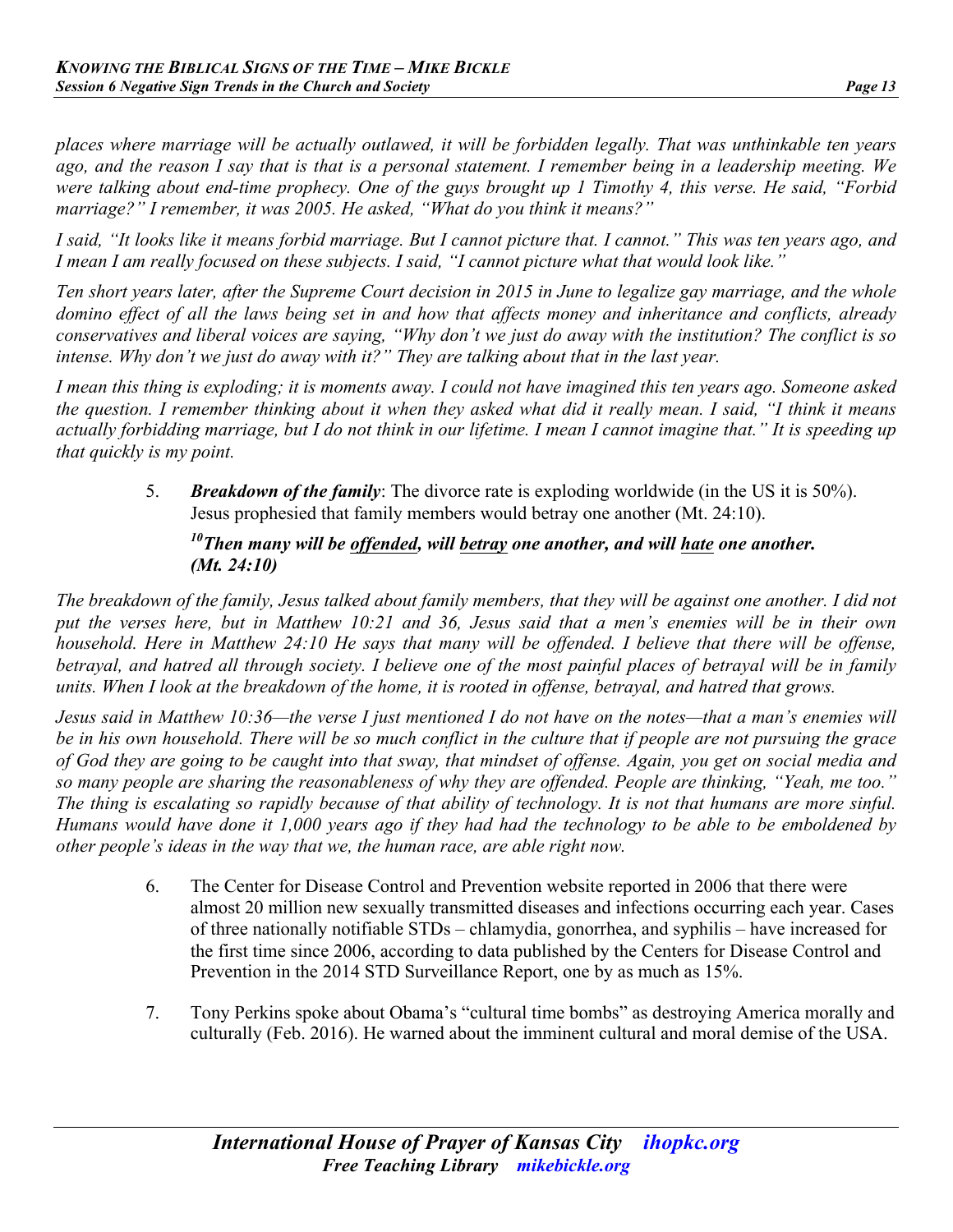## **V. PERSECUTION AGAINST BELIEVERS**

A. Jesus prophesied that true believers will be hated in all nations of the earth (Mt. 24:9).

#### *9 Then they will deliver you up to tribulation and kill you, and you will be hated by all nations for My name's sake. (Mt. 24:9)*

*Well, there is persecution, and it is increasing. We are watching it increase right now. It is a sign of the time as well. Jesus said, "They will deliver you up, and they will kill you. They will hate you in all the nations." Every nation, though not everybody in every nation, because there will be a great revival as well. There will be the greatest revival in history.*

*Beloved, we just need to settle the issue that we want to be faithful and we want to grow in love unrelated to if we are popular or represented rightly. We are not going to be represented rightly. When people hate you, they do not just hate you and stand at the side and say, "I hate you." They tell lie. They spin. They try to take your money. They discredit you. They want to ruin you. When they hate you, they do not just say, "I hate you." They take to the airwaves, and they want to spin your life with half-truths and all kinds of turns and twists.*

*The Lord would say, "You walk in love, you live under My leadership, and the light of the glory of love will shine in that context, but do not be offended by the fact that the spin is happening against you."*

*I mean I have talked to many believers who are saying, "I cannot believe that they are saying that about me. They know it is not true."*

*I say, "So what? So they are saying it. I mean it is going to happen more and more and more. Settle it, get your center based with the Lord and His Word, get connected, and do not be thrown off by that. Do not get swept into the narrative of paying them back with a like story, no." We are going to excel in love. That is where the contrast is going to be. I am talking about the Body of Christ that is saying yes to the Lord all over the earth, and that is the narrative they are listening to. They say we know what is happening.*

B. *Martyrdom*: The amount of persecution will be unique in the generation in which Jesus returns (Dan. 7:21, 25; 8:24; 11:33-35; 12:7, 10; Rev. 6:9-11; 7:9, 14; 9:21; 11:7; 13:7, 15; 16:5-7; 17:6; 18:24; 19:2; cf. Mt. 10:21-22, 28; 24:9; Lk. 12:4-7; 21:16-19). According to the *World Christian Encyclopedia* (2001), the number of martyrs recorded over 1,900 years of church history was nearly 25 million. In the 20th century alone, there were over 45 million martyrs.

<sup>9</sup>When He opened the fifth seal, I saw…those who had been <u>slain for the word of God</u>…<br><sup>10</sup>They cried…saying, "How long, O Lord, holy and true, until You judge and avenge our *blood…?" 11…it was said to them that they should rest…until both the number of their fellow servants and their brethren, who would be killed as they were, was completed. (Rev. 6:9-11)*

*For martyrdom, we have the World Christian Encyclopedia stat here. In the first 1,900 years of Christianity, there were twenty-five million martyrs. In the twentieth century almost fifty million, almost double, and the number is increasing. The amount of martyrdom is going to increase, with the terrorism and the whole radical Islam and all of this kind of stuff. It will increase.*

*I should have the verse, Revelation 20:4, here where John the apostle talks about beheadings in the last days. You look through history, well where are the beheadings? Nobody is being beheaded. You see a little here, a little there, but nothing that is prominent enough to be featured as having a particular reward related to it because of the magnitude of people being beheaded. All of a sudden in the last few years beheadings are now*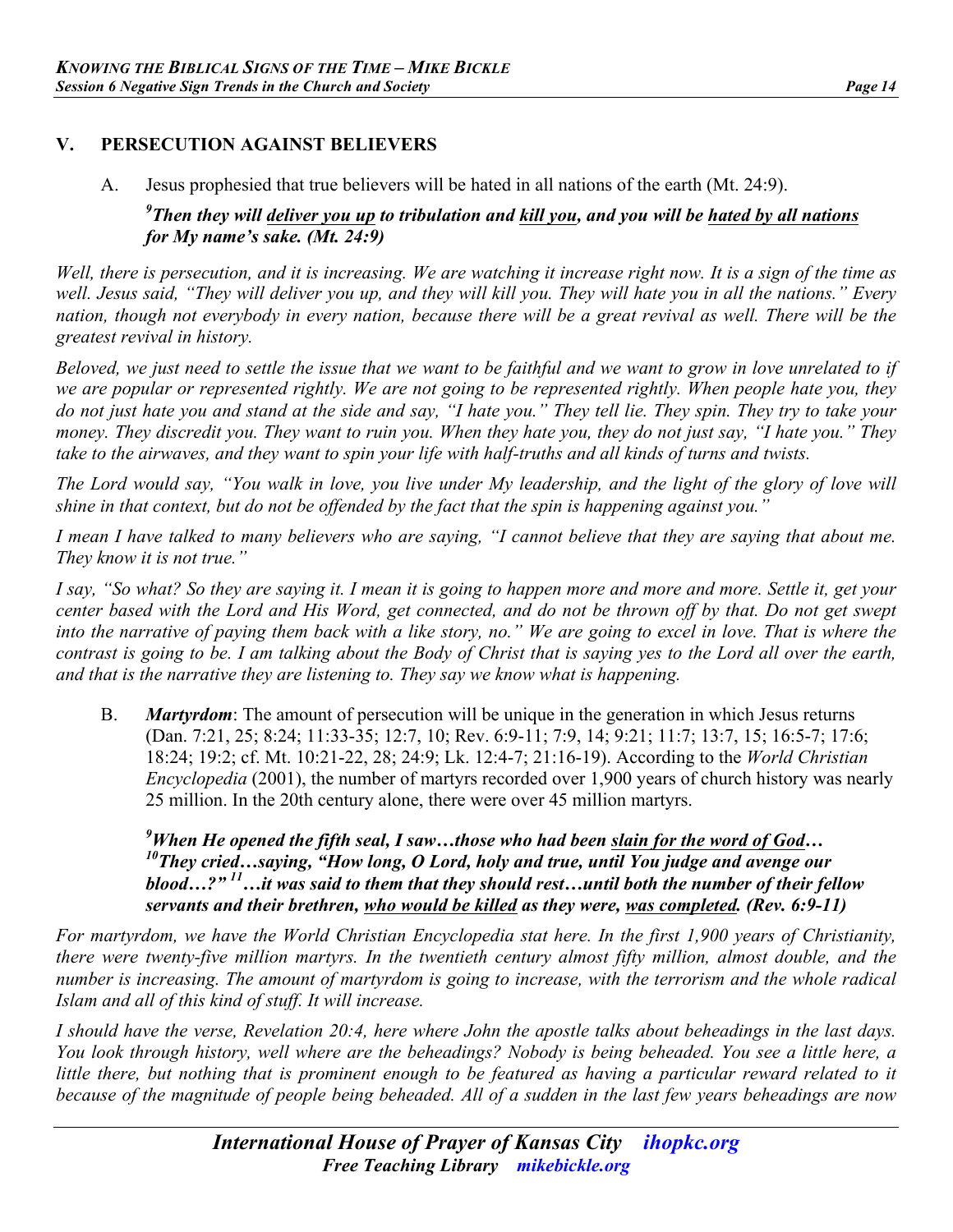*making global news regularly, and that storyline is here to stay. The fact that it is happening now, and it is in the global news commonly, this is a new reality. John said it 2,000 years ago.*

*So we look at that and we put that with the other verse, the other verse, the other verse, the other verse, all the negative ones. I mean you could sink under all the negative ones piled up. Put them with all of the positive ones, put them with all of the political signs that we have not looked at, all the other globalization signs, you put them all together and say, "Lord, what hour of history are we living in?"*

*The Lord says, "Watch, pay attention, get involved in the storyline. Do not be stuck in your bubble unaware and then confused when it escalates into your private life, when it touches you. No, be settled where things are going so you can be resolved, operating in love and in confidence and in faith."*

C. I do not believe the majority of believers will be martyred, but each will face the possibility and have to decide if they will stand for Jesus. This will have a sanctifying effect on many believers.

*33"They shall fall by sword…35Some of those of understanding shall fall [martyrdom], to refine them, purify them, and make them white, until the time of the end." (Dan. 11:33-35)*

D. *Anti-Semitism*: The Hebrew prophets foretold that Jerusalem would be persecuted by all the nations and be at the center of world controversy (Zech. 12:3, 9; 14:1-3; cf. Joel 3:2, 12; Zeph. 3:8). They also prophesied a significant increase of Arab hostility against Israel (Ezek. 35:1-15; Joel 3:1-7).

#### *2 I will gather all the nations to battle against Jerusalem; the city shall be taken…Half of the city shall go into captivity, but the remnant…shall not be cut off from the city. (Zech. 14:2)*

*Anti-Semitism is rising. It is not at the explosion point, but we can see the embers are increasing. It is not exploding yet. That would be an exaggerated statement right now. You can see the stage set for it to explode is more accurate way to speak of the shift even in the last ten years across Europe and the influence of the Middle East migration into Europe and the governments that are starting to buy into new rhetoric. The different thing that is happening on college campuses, just in the last few years I am talking about. It is a distinct increase, and it has not exploded yet, but it is moving in that direction. We know where the Lord stands, and we know that we stand with the Lord in that for His people, for the Jewish people.*

*I have here the increase of Arab hostility. Go to Ezekiel 35. There has always been a little bit of Arab hostility, but there were not armies and internet and international governments and alliances like they have today. Ezekiel 35 talks about a whole emergence of Arab hostility that makes a part of the end-time storyline. We are watching that happen at a whole other level. I mean there has always been hostility, but it has not had the global implications that it does not quite have yet, but we can see the embers of the fires that are burning. It does not take a whole lot of insight to know where this is going.*

# **VI. FALLING AWAY FROM THE FAITH**

A. Jesus and Paul prophesied about a falling away from the faith in the end times. This prophetic word is one of the greatest challenges facing the Church at this hour (Mt. 24:9-13; 2 Thes. 2:3; 1 Tim. 4:1-2; 2 Tim. 3:1-7; 4:3-5; 2 Pet. 2:1-3). A "doctrine of demons" is a teaching inspired by a demon.

*1 Now the Spirit expressly says that in latter times some will depart from the faith, giving heed to deceiving spirits and doctrines of demons… (1 Tim. 4:1)*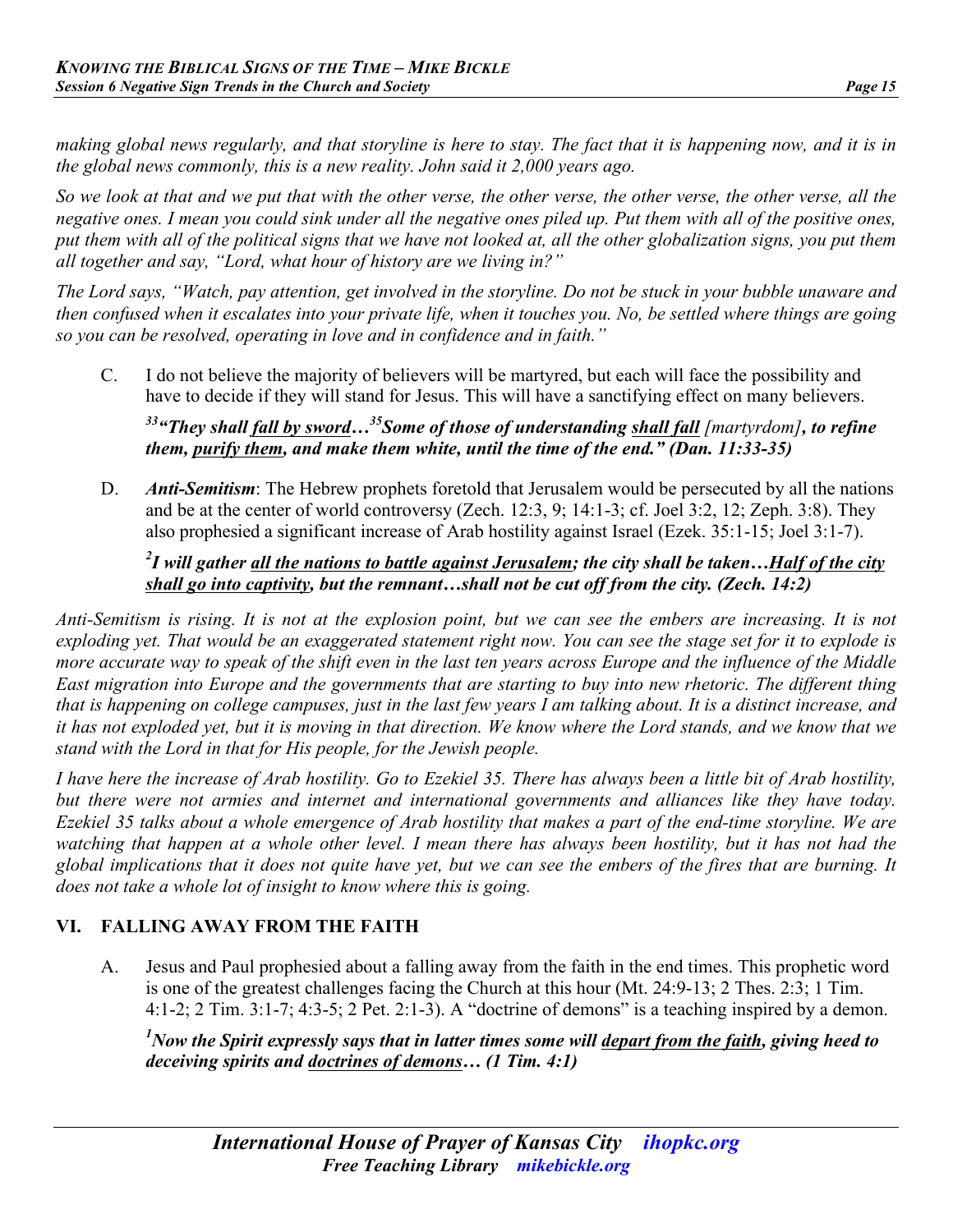*We have talked about the falling away a few times. I am not going to take much time on this. Paul said in 1 Timothy 4:1, "The Spirit says expressly," explicitly, which means the Spirit is emphasizing it, "in the latter days some will depart from the faith." When it says, "some will depart from the faith," for it to be an end-time prophecy, it is of a level that will be recognized by the Body of Christ. It is not a few who kind of slipped out the back door and we do not know what happened to them. So there is going to be a great revival too, but there is going to be a distinct leaving of the faith by people who profess Jesus.*

B. Paul highlighted two prophetic signs to indicate the time of Jesus' coming—a falling away from the faith combined with the revealing of the Antichrist on the world stage.

#### *3 Let no one deceive you by any means; for that Day [Jesus' coming] will not come unless the falling away comes first, and the man of sin [Antichrist] is revealed… (2 Thes. 2:3)*

*Paul says it quite a bit stronger in the next passage we are considering. Actually, since it is 2 Thessalonians, chronologically he said that first. He said, "Let no one deceive you." Look at 2 Thessalonians 2:3. "Let no one deceive you" for the Lord will not return until two things happen. He says, "the Day will not come" or the Lord will not return. He said there are two major signs that have to happen before the Lord returns. These are two at the top of Paul's list. The falling away. Like, "Ugh." The falling away is that big of a sign? And the appearing of the Antichrist on the global stage.*

*Here is my point: the appearing of the Antichrist on the global stage is a really big sign. I think Paul would say that the falling away will be just as distinct. It will be parallel in its global impact; it will be that recognizable. It is not a little trickle. I have read some theologians. They say, well the falling away has been happening through 2,000 years; there has always been a few doing it. No, it is a sign of the times.*

*In my opinion—again it is not a prophecy, but it is my opinion—I think that falling away is already beginning. I think we are in the early days of a literal end-time falling away. The amount of people I have seen in the last ten years of forty years of ministry, in the last five to ten years who are abandoning to their faith after having walked with the Lord ten, twenty years, I have never seen anything like it in my years of ministry. The numbers are increasing rapidly.*

*The numbers of churches that are letting go of the standard principles of the faith and are promoting doctrines and practices that are in direct contradiction to the Bible, they are doing it boldly in the last five years at a whole other level. I mean mega ministries, famous ministries, with big influence, just boldly contradicting the Scripture. They have the affirmation of others like them, but it is a whole other level of growth. In my years of ministry I have never seen anything like it. All the leaders I have talked to are saying the same thing. This is unprecedented in our time. This is, in itself, a sign of the times.*

C. Jesus prophesied about an increased deception in the end times (Mt. 24:9-13). There is a trend in every denomination related to an increase of doctrine and practice that contradicts the Scripture. Many ministries are currently denying the Scripture as the final authority of doctrine and practice. There is a significant increase of ministries denying the deity of Christ, His death as the only means of salvation, and the reality of hell, as well as ordaining homosexuals and supporting gay marriage.

*4 "Take heed that no one deceives you. 5 For many will come in My name…and will deceive many… 11 Then many false prophets will rise up and deceive many... (Mt. 24:4-5, 11)*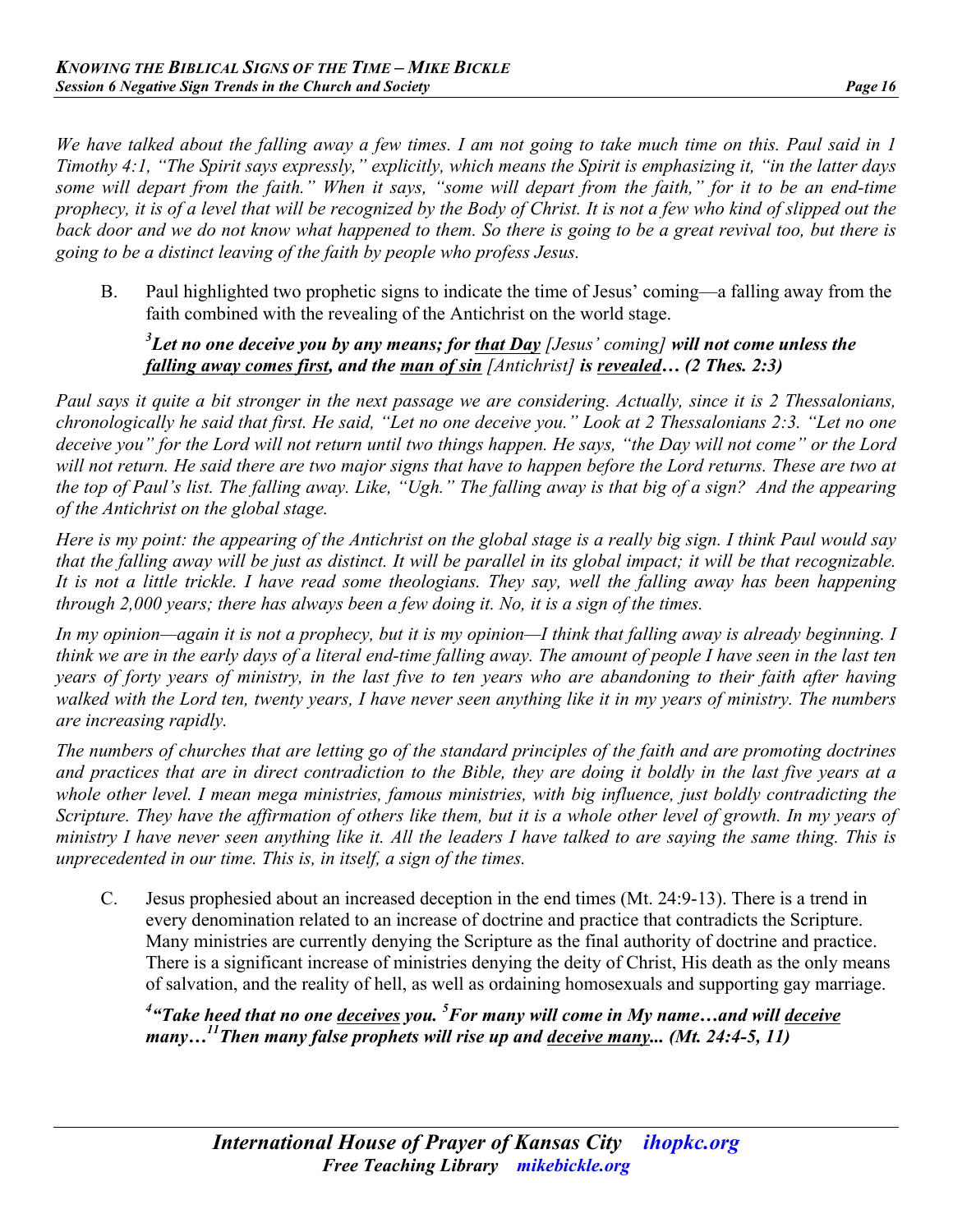D. Allegiance to Jesus and loving the truth are primary issues in the end times (2 Thes. 2:10). The body of Christ is to greatly value the dignity of all people and honor their religious liberties. Yet we are not willing to let them go to hell by refusing to love them in telling them the truth about Jesus.

### **VII. THE MOVE TOWARD A ONE-WORLD RELIGION**

A. One part of Satan's end-time plan is for him and the Antichrist to be worshiped by all nations.

*4 They worshiped the Dragon [Satan]…and the Beast [Antichrist], saying, "Who is like the Beast?"…<sup>8</sup> All who dwell on the earth will worship him [Antichrist]... (Rev. 13:4-8)* 

*The move toward a one world religion. It is moving. There is a lot of energy, and there is a lot of dialogue, and a lot of rhetoric moving in that direction.*

B. There are two stages in Satan's plan to be worshiped by all. He knows that it is too big a step for those with a religious heritage (Christian, Muslim, Hindu, Jewish, etc.) to suddenly become Satan worshipers. Thus he will first deceive them into joining a worldwide religion of tolerance, without absolutes, that teaches that all religions lead to salvation. This is often referred to as the *harlot Babylon one-world religion*. The growing movement toward a one-world religion will lead to this.

*1 "Come, I will show you the judgment of the great harlot who sits on many waters, 2 with whom the kings of the earth committed fornication, and the inhabitants of the earth were made drunk*  with the wine of her fornication"...<sup>4</sup>The woman was arrayed in purple and scarlet, and adorned *with gold…having in her hand a golden cup full of abominations and the filthiness of her fornication. <sup>5</sup> On her forehead a name was written: MYSTERY, BABYLON THE GREAT, the mother of harlots…6 I saw the woman, drunk with the blood of the saints… (Rev. 17:1-6)*

*Now the one world religion is commonly called the Harlot Babylon world religion. The reason it is called "harlot" is because it is unfaithful to God. The reason it is called "harlot" is because it is made up of people who used to be faithful to God. They actually have betrayed their alliance to be faithful to the Lord. They let that alliance go when they have gone a different way. That is why it is a harlot.* 

*It is not just unbelievers being swept into it, though that is true. It is made up of those who previously in their own thinking had a strong alliance to be true to God. They are abandoning it to promote a unified religion that has no absolutes, where everybody is saved, and every path leads to God. This is part of the devil's end-time plan.*

*Now ultimately what the devil wants is for everybody to worship the Antichrist. The devil cannot get the nations to worship the Antichrist in one step. He just cannot say, "Worship the Antichrist," and everybody answers, "Okay." The devil has a two-step plan. He wants to get people from religious heritages—from Christianity to Judaism to Islam to Hinduism, whatever—the devil wants them to get them to abandon their heritage to step into the one religion where everyone is right and there are no absolutes. Their conscience gets defiled by that move. They abandon many things of their religious heritage. They are in this new religion, and now everything is right and nothing is wrong, and they know it is very different than the religion they grew up in. Once they move into that one, everything works, total toleration, everybody is right.*

*Here is what happened: they have left and abandoned their heritage. Their conscience is defiled. In their mind there is no going back that way. Then the devil pulls his real agenda out in the open, and that is the Antichrist religion. Let me tell you the Antichrist religion is not a religion of tolerance; it is a forced religion on the pain*